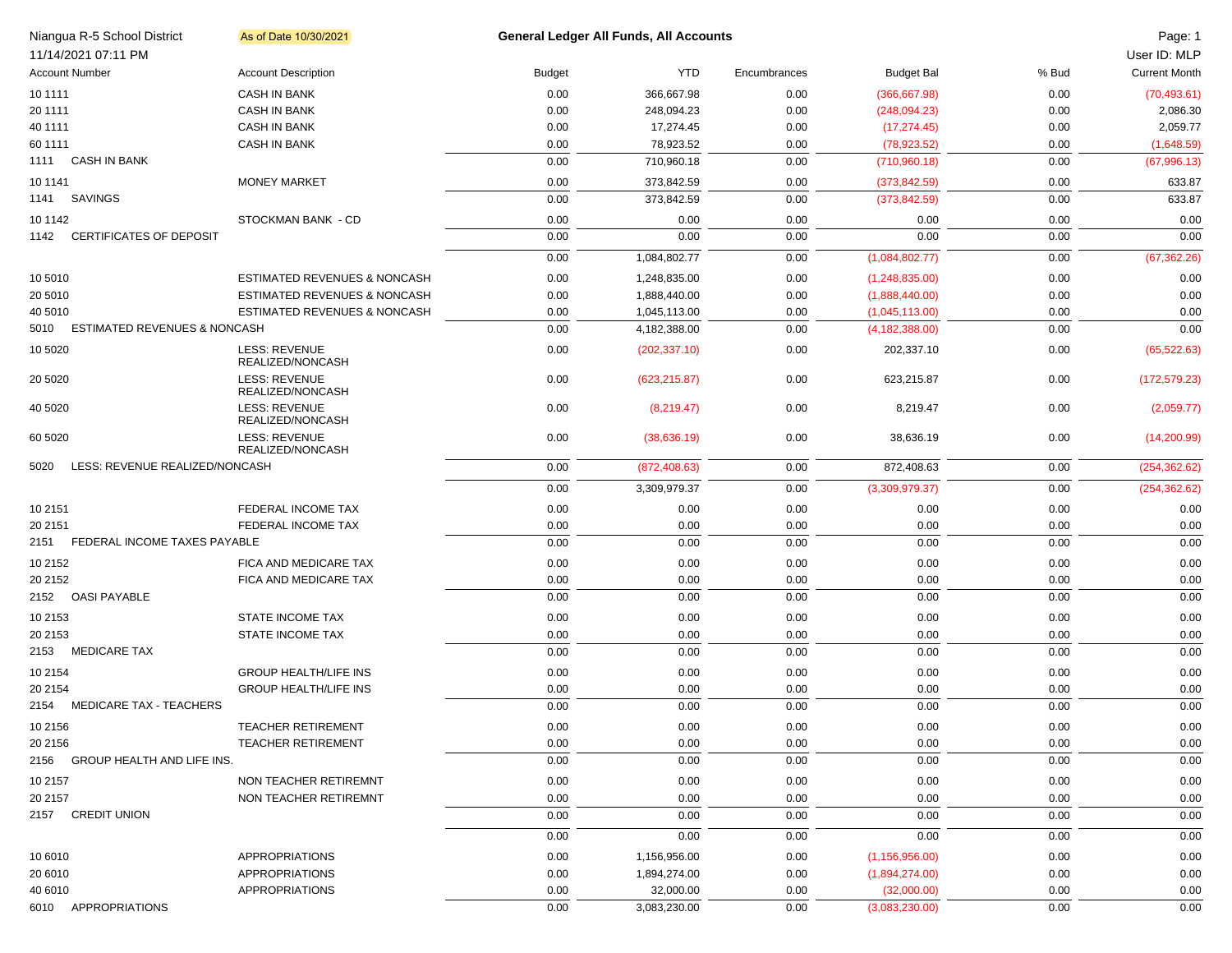| Niangua R-5 School District          |                              |               | <b>General Ledger All Funds, All Accounts</b> |              |                   |       | Page: 2              |
|--------------------------------------|------------------------------|---------------|-----------------------------------------------|--------------|-------------------|-------|----------------------|
| 11/14/2021 07:11 PM                  |                              |               |                                               |              |                   |       | User ID: MLP         |
| <b>Account Number</b>                | <b>Account Description</b>   | <b>Budget</b> | <b>YTD</b>                                    | Encumbrances | <b>Budget Bal</b> | % Bud | <b>Current Month</b> |
| 10 6030                              | <b>EXPENDITURES</b>          | 0.00          | (453, 539.28)                                 | 0.00         | 453,539.28        | 0.00  | (135, 382.37)        |
| 20 6030                              | <b>EXPENDITURES</b>          | 0.00          | (365, 795.94)                                 | 0.00         | 365,795.94        | 0.00  | (170, 492.93)        |
| 40 6030                              | <b>EXPENDITURES</b>          | 0.00          | (13, 114.99)                                  | 0.00         | 13,114.99         | 0.00  | 0.00                 |
| 60 6030                              | <b>EXPENDITURES</b>          | 0.00          | (22, 592.84)                                  | 0.00         | 22,592.84         | 0.00  | (15,849.58)          |
| 6030<br><b>EXPENDITURES</b>          |                              | 0.00          | (855,043.05)                                  | 0.00         | 855,043.05        | 0.00  | (321, 724.88)        |
|                                      |                              | 0.00          | 2,228,186.95                                  | 0.00         | (2,228,186.95)    | 0.00  | (321, 724.88)        |
|                                      |                              |               |                                               |              |                   |       |                      |
| 10 31 10                             | <b>BUDGETED FUND BALANCE</b> | 0.00          | 91,879.00                                     | 0.00         | (91, 879.00)      | 0.00  | 0.00                 |
| 20 3110                              | <b>BUDGETED FUND BALANCE</b> | 0.00          | (5,834.00)                                    | 0.00         | 5,834.00          | 0.00  | 0.00                 |
| 40 3110                              | <b>BUDGETED FUND BALANCE</b> | 0.00          | 1,013,113.00                                  | 0.00         | (1,013,113.00)    | 0.00  | 0.00                 |
| <b>BUDGETED FUND BALANCE</b><br>3110 |                              | 0.00          | 1,099,158.00                                  | 0.00         | (1,099,158.00)    | 0.00  | 0.00                 |
| 10 3111                              | <b>FUND BALANCE</b>          | 0.00          | 740,510.57                                    | 0.00         | (740, 510.57)     | 0.00  | (69, 859.74)         |
| 20 3111                              | <b>FUND BALANCE</b>          | 0.00          | 248,094.23                                    | 0.00         | (248,094.23)      | 0.00  | 2,086.30             |
| 40 3111                              | <b>FUND BALANCE</b>          | 0.00          | 17,274.45                                     | 0.00         | (17, 274.45)      | 0.00  | 2,059.77             |
| 60 3111 000 003                      | SA CLASS OF 2021             | 0.00          | 0.13                                          | 0.00         | (0.13)            | 0.00  | 0.00                 |
| 60 3111 000 004                      | SA CLASS OF 2022             | 0.00          | 5,742.59                                      | 0.00         | (5,742.59)        | 0.00  | 54.00                |
| 60 3111 000 005                      | SA CLASS OF 2023             | 0.00          | 1,889.25                                      | 0.00         | (1,889.25)        | 0.00  | 1,057.22             |
| 60 3111 000 006                      | SA CLASS OF 2024             | 0.00          | 4,353.42                                      | 0.00         | (4,353.42)        | 0.00  | 1,267.01             |
| 60 3111 000 009                      | SA YEARBOOK                  | 0.00          | 6,969.63                                      | 0.00         | (6,969.63)        | 0.00  | 826.61               |
| 60 3111 000 011                      | SA BETA CLUB                 | 0.00          | 1,894.56                                      | 0.00         | (1,894.56)        | 0.00  | 313.91               |
| 60 3111 000 012                      | SA STUDENT COUNCIL           | 0.00          | 1,644.82                                      | 0.00         | (1,644.82)        | 0.00  | 0.00                 |
| 60 3111 000 016                      | SA HS CHEERLEADER            | 0.00          | 975.93                                        | 0.00         | (975.93)          | 0.00  | 313.62               |
| 60 3111 000 018                      | SA MUSIC DEPT                | 0.00          | 2,668.91                                      | 0.00         | (2,668.91)        | 0.00  | 0.00                 |
| 60 3111 000 019                      | <b>SA ART CLUB</b>           | 0.00          | 750.63                                        | 0.00         | (750.63)          | 0.00  | 0.00                 |
| 60 3111 000 020                      | SA JH CHEERLEADER            | 0.00          | (534.58)                                      | 0.00         | 534.58            | 0.00  | (1,412.27)           |
| 60 3111 000 021                      | SA DRAMA/SPEECH & DEBATE     | 0.00          | 1,073.78                                      | 0.00         | (1,073.78)        | 0.00  | 140.00               |
| 60 3111 000 025                      | SA VENDING MACHINES          | 0.00          | (1,208.50)                                    | 0.00         | 1,208.50          | 0.00  | 0.00                 |
| 60 3111 000 029                      | <b>SA FOREIGN LANG</b>       | 0.00          | 362.94                                        | 0.00         | (362.94)          | 0.00  | 0.00                 |
| 60 3111 000 030                      | SA FCCLA                     | 0.00          | 742.10                                        | 0.00         | (742.10)          | 0.00  | 344.95               |
| 60 3111 000 031                      | <b>SA BAND</b>               | 0.00          | 0.00                                          | 0.00         | 0.00              | 0.00  | 0.00                 |
| 60 3111 000 032                      | SA SCIENCE FAIR              | 0.00          | 1,248.09                                      | 0.00         | (1,248.09)        | 0.00  | 440.00               |
| 60 3111 000 033                      | SA VOLLEYBALL                | 0.00          | 2,230.50                                      | 0.00         | (2,230.50)        | 0.00  | 0.00                 |
| 60 3111 000 034                      | SA PEP CLUB                  | 0.00          | 455.00                                        | 0.00         | (455.00)          | 0.00  | 145.00               |
| 60 3111 000 035                      | <b>SA LIBRARY</b>            | 0.00          | 244.65                                        | 0.00         | (244.65)          | 0.00  | 0.00                 |
| 60 3111 000 036                      | SA BOYS BASKETBALL - COPLING | 0.00          | 1,158.18                                      | 0.00         | (1, 158.18)       | 0.00  | 351.00               |
| 60 3111 000 037                      | <b>SA GIRLS ATHLETICS</b>    | 0.00          | 531.04                                        | 0.00         | (531.04)          | 0.00  | 0.00                 |
| 60 3111 000 039                      | SA CLASS OF 2025             | 0.00          | 317.55                                        | 0.00         | (317.55)          | 0.00  | 104.45               |
| 60 3111 000 043                      | SA CLASS OF 2026             | 0.00          | 154.55                                        | 0.00         | (154.55)          | 0.00  | 100.95               |
| 60 3111 000 044                      | SA CLASS OF 2027             | 0.00          | 100.95                                        | 0.00         | (100.95)          | 0.00  | 100.95               |
| 60 3111 000 054                      | SA PLAYGROUND EQUIP          | 0.00          | 650.34                                        | 0.00         | (650.34)          | 0.00  | 0.00                 |
| 60 3111 000 055                      | SA FBLA                      | 0.00          | 9,413.01                                      | 0.00         | (9,413.01)        | 0.00  | 1,482.68             |
| 60 3111 000 056                      | SA FFA                       | 0.00          | 16,069.82                                     | 0.00         | (16,069.82)       | 0.00  | (6, 157.95)          |
| 60 3111 000 063                      | SA FFA GREENHOUSE            | 0.00          | 2,483.66                                      | 0.00         | (2,483.66)        | 0.00  | 0.00                 |
| 60 3111 000 064                      | SA FFA SHOP                  | 0.00          | 160.63                                        | 0.00         | (160.63)          | 0.00  | 0.00                 |
| 60 3111 000 065                      | SA EL FIELD TRIPS            | 0.00          | 1,691.61                                      | 0.00         | (1,691.61)        | 0.00  | 816.00               |
| 60 3111 000 069                      | SA JH GIRLS BASKETBAL        | 0.00          | 16.55                                         | 0.00         | (16.55)           | 0.00  | 0.00                 |
| 60 3111 000 074                      | SA BACKPACKS                 | 0.00          | 3,939.48                                      | 0.00         | (3,939.48)        | 0.00  | (1,023.02)           |
| 60 3111 000 075                      | SA ELEM PE                   | 0.00          | 564.21                                        | 0.00         | (564.21)          | 0.00  | 0.00                 |
| 60 3111 000 077                      | SA BOYS BASKETBALL - COPLING | 0.00          | 306.00                                        | 0.00         | (306.00)          | 0.00  | 0.00                 |
| 60 3111 000 081                      | SA ELEM BB CAMP              | 0.00          | 200.00                                        | 0.00         | (200.00)          | 0.00  | 0.00                 |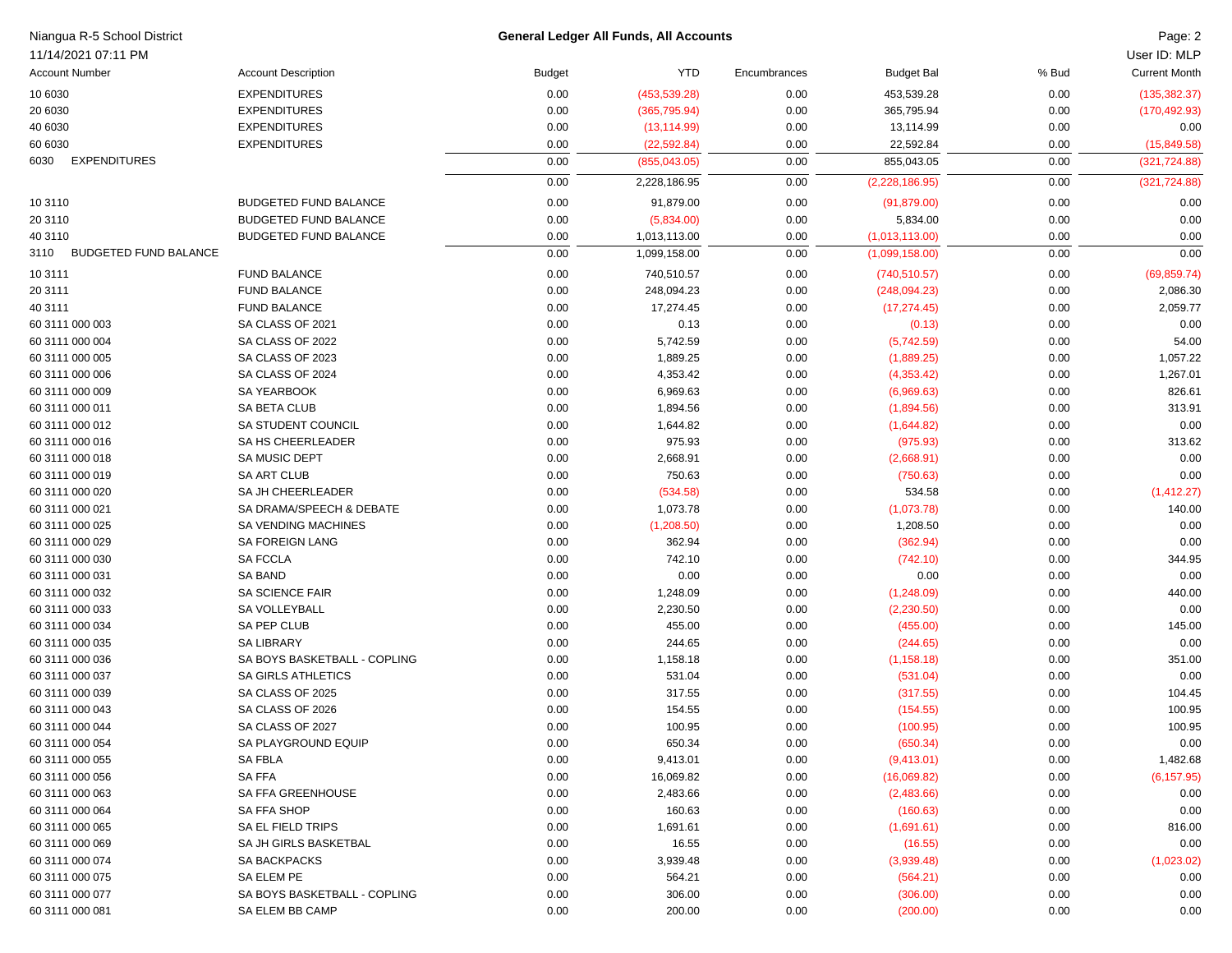| Niangua R-5 School District                |                                    |                  | General Ledger All Funds, All Accounts |              |                   |              | Page: 3              |
|--------------------------------------------|------------------------------------|------------------|----------------------------------------|--------------|-------------------|--------------|----------------------|
| 11/14/2021 07:11 PM                        |                                    |                  |                                        |              |                   |              | User ID: MLP         |
| <b>Account Number</b>                      | <b>Account Description</b>         | <b>Budget</b>    | <b>YTD</b>                             | Encumbrances | <b>Budget Bal</b> | % Bud        | <b>Current Month</b> |
| 60 3111 000 093                            | SA EL BOOK FAIR                    | 0.00             | 227.83                                 | 0.00         | (227.83)          | 0.00         | (1,050.15)           |
| 60 3111 000 094                            | <b>SA PROJECT GRAD</b>             | 0.00             | 108.15                                 | 0.00         | (108.15)          | 0.00         | 0.00                 |
| 60 3111 000 095                            | SA JH BASEBALL                     | 0.00             | 187.85                                 | 0.00         | (187.85)          | 0.00         | 0.00                 |
| 60 3111 000 120                            | <b>SA CORRECT</b>                  | 0.00             | 286.45                                 | 0.00         | (286.45)          | 0.00         | 136.45               |
| 60 3111 000 125                            | SA JR CLASS BETTERMENT GROUP       | 0.00             | 76.96                                  | 0.00         | (76.96)           | 0.00         | 0.00                 |
| 60 3111 000 200                            | BUILDING TRADE PROGRAM DON<br>ACCT | 0.00             | 9,461.40                               | 0.00         | (9,461.40)        | 0.00         | 0.00                 |
| 60 3111 000 240                            | NIANGUA COMMUNITY GARDEN           | 0.00             | (686.55)                               | 0.00         | 686.55            | 0.00         | 0.00                 |
| 3111 FUND BALANCE                          |                                    | 0.00             | 1,084,802.77                           | 0.00         | (1,084,802.77)    | 0.00         | (67, 362.26)         |
|                                            |                                    | 0.00             | 2,183,960.77                           | 0.00         | (2, 183, 960.77)  | 0.00         | (67, 362.26)         |
| 105111                                     | <b>CURRENT TAXES</b>               | 516,000.00       | 0.00                                   | 0.00         | 516,000.00        | 0.00         | 0.00                 |
| 5111 TAXES ADVALOREM TAXES-CURNT YR        |                                    | 516,000.00       | 0.00                                   | 0.00         | 516,000.00        | 0.00         | 0.00                 |
| 105112                                     | DELINQUENT TAXES                   | 70,000.00        | 19,175.63                              | 0.00         | 50,824.37         | 27.39        | 1,786.90             |
| 5112 DELINQUENT TAXES                      |                                    | 70,000.00        | 19,175.63                              | 0.00         | 50,824.37         | 27.39        | 1,786.90             |
|                                            |                                    |                  |                                        |              |                   |              |                      |
| 105113                                     | PROPOSITION C                      | 122,500.00       | 52,333.48                              | 0.00         | 70,166.52         | 42.72        | 15,821.58            |
| 20 5113                                    | PROPOSITION C                      | 122,500.00       | 69,055.53                              | 0.00         | 53,444.47         | 56.37        | 15,821.58            |
| 5113 SALES TAX (PROP C)                    |                                    | 245,000.00       | 121,389.01                             | 0.00         | 123,610.99        | 49.55        | 31,643.16            |
| 105115                                     | <b>M&amp;M CITY SALES TAX</b>      | 0.00             | 16,722.05                              | 0.00         | (16, 722.05)      | 0.00         | 0.00                 |
| 5115 M&M SURCHARGE                         |                                    | 0.00             | 16,722.05                              | 0.00         | (16, 722.05)      | 0.00         | 0.00                 |
| 10 5121 000 0000 00000                     | K-12 TUITION - IND/PARENT          | 0.00             | 2,000.00                               | 0.00         | (2,000.00)        | 0.00         | 0.00                 |
| REGULAR DAY SCHOOL TUITION<br>5121         |                                    | 0.00             | 2,000.00                               | 0.00         | (2,000.00)        | 0.00         | 0.00                 |
| 105141                                     | <b>EARNING ON INVESTMENT</b>       | 6,500.00         | 2,858.44                               | 0.00         | 3,641.56          | 43.98        | 633.87               |
| 10 5141 002                                | NOW ACCOUNT INTEREST               | 6,000.00         | 4,410.51                               | 0.00         | 1,589.49          | 73.51        | 1,075.51             |
| 20 5141                                    | NOW ACCOUNT INTEREST               | 0.00             | 217.06                                 | 0.00         | (217.06)          | 0.00         | 217.06               |
| <b>EARNINGS FROM TEMP DEPOSITS</b><br>5141 |                                    | 12,500.00        | 7,486.01                               | 0.00         | 5,013.99          | 59.89        | 1,926.44             |
| 105151                                     | PUPIL SALES FOOD PGM               | 15,000.00        | 0.00                                   | 0.00         | 15,000.00         | 0.00         | 0.00                 |
| <b>SALES TO PUPILS</b><br>5151             |                                    | 15,000.00        | 0.00                                   | 0.00         | 15,000.00         | 0.00         | 0.00                 |
| 105161                                     | ADULT SALES FOOD PGM               | 4,500.00         | 0.00                                   | 0.00         | 4,500.00          | 0.00         | 0.00                 |
| <b>SALES TO ADULTS</b><br>5161             |                                    | 4,500.00         | 0.00                                   | 0.00         | 4,500.00          | 0.00         | 0.00                 |
|                                            | NON PGM FOOD SERVICE               |                  |                                        |              | 500.00            |              |                      |
| 105165<br>FOOD SERVICE NON-PROGRAM         |                                    | 500.00<br>500.00 | 0.00<br>0.00                           | 0.00<br>0.00 | 500.00            | 0.00<br>0.00 | 0.00<br>0.00         |
| 5165                                       |                                    |                  |                                        |              |                   |              |                      |
| 10 5171 000 1050 00010                     | ADMISSION STUDENT ACT              | 4,000.00         | 0.00                                   | 0.00         | 4,000.00          | 0.00         | 0.00                 |
| 10 5171 000 3000 00010                     | ADMISSION STUDENT ACT              | 3,500.00         | 1,357.00                               | 0.00         | 2,143.00          | 38.77        | 746.00               |
| 5171 ADMISSIONS                            |                                    | 7,500.00         | 1,357.00                               | 0.00         | 6,143.00          | 18.09        | 746.00               |
| 60 5173 004 1050                           | SA CLASS OF 2022                   | 0.00             | 113.00                                 | 0.00         | (113.00)          | 0.00         | 54.00                |
| 60 5173 005 1050                           | SA CLASS OF 2023                   | 0.00             | 2,601.25                               | 0.00         | (2,601.25)        | 0.00         | 1,770.00             |
| 60 5173 006 1050                           | SA CLASS OF 2024                   | 0.00             | 1,440.26                               | 0.00         | (1,440.26)        | 0.00         | 1,267.01             |
| 60 5173 009 1050                           | SA YEARBOOK                        | 0.00             | 5,135.50                               | 0.00         | (5, 135.50)       | 0.00         | 2,295.00             |
| 60 5173 011 1050                           | SA BETA CLUB                       | 0.00             | 384.71                                 | 0.00         | (384.71)          | 0.00         | 313.91               |
| 60 5173 016 1050                           | SA HS CHEERLEADER                  | 0.00             | 313.62                                 | 0.00         | (313.62)          | 0.00         | 313.62               |
| 60 5173 020 3000                           | SA JH CHEERLEADER                  | 0.00             | 939.00                                 | 0.00         | (939.00)          | 0.00         | 0.00                 |
| 60 5173 021 1050                           | <b>SA DRAMA</b>                    | 0.00             | 140.00                                 | 0.00         | (140.00)          | 0.00         | 140.00               |
| 60 5173 030 1050                           | SA FCCLA                           | 0.00             | 564.95                                 | 0.00         | (564.95)          | 0.00         | 344.95               |
| 60 5173 032 1050                           | <b>SA SCIENCE FAIR</b>             | 0.00             | 440.00                                 | 0.00         | (440.00)          | 0.00         | 440.00               |
| 60 5173 034 1050                           | SA PEP CLUB                        | 0.00             | 145.00                                 | 0.00         | (145.00)          | 0.00         | 145.00               |
| 60 5173 036 1050                           | SA BOYS ATHLETICS                  | 0.00             | 888.00                                 | 0.00         | (888.00)          | 0.00         | 692.00               |
| 60 5173 039 3000                           | SA CLASS OF 2025                   | 0.00             | 104.45                                 | 0.00         | (104.45)          | 0.00         | 104.45               |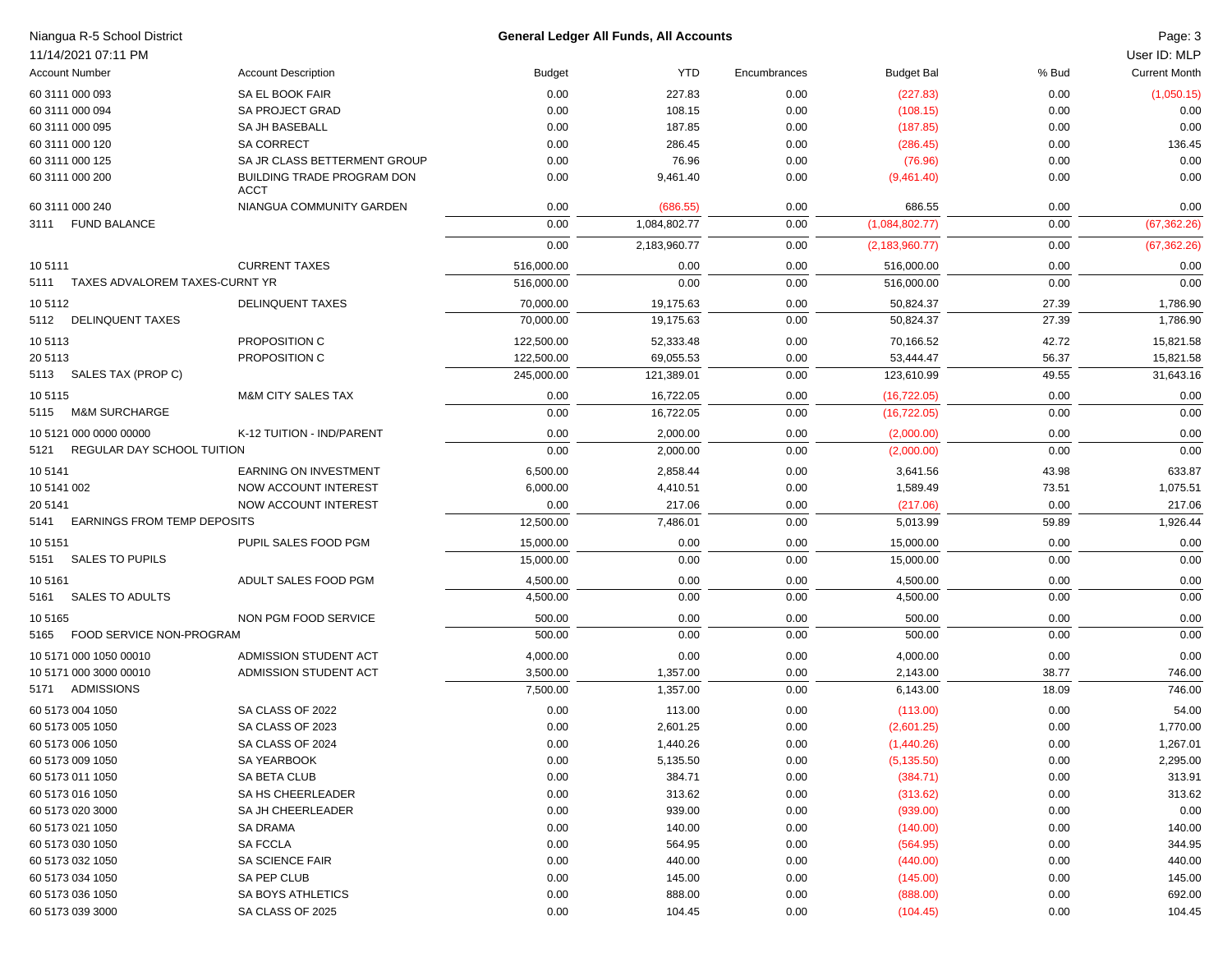| Niangua R-5 School District |  |  |  |  |
|-----------------------------|--|--|--|--|
|-----------------------------|--|--|--|--|

## Niangua R-5 School District Page: 4 **General Ledger All Funds, All Accounts**

|--|--|

| 11/14/2021 07:11 PM                             |                              |               |            |              |                   |       | User ID: MLP         |
|-------------------------------------------------|------------------------------|---------------|------------|--------------|-------------------|-------|----------------------|
| <b>Account Number</b>                           | <b>Account Description</b>   | <b>Budget</b> | <b>YTD</b> | Encumbrances | <b>Budget Bal</b> | % Bud | <b>Current Month</b> |
| 60 5173 043 4020                                | SA CLASS OF 2026             | 0.00          | 100.95     | 0.00         | (100.95)          | 0.00  | 100.95               |
| 60 5173 044 4020                                | SA CLASS OF 2027             | 0.00          | 100.95     | 0.00         | (100.95)          | 0.00  | 100.95               |
| 60 5173 055 1050                                | <b>SA FBLA</b>               | 0.00          | 2,158.18   | 0.00         | (2, 158.18)       | 0.00  | 1,820.70             |
| 60 5173 055 3000                                | SA FBLA - MIDDLE SCHOOL      | 0.00          | 210.00     | 0.00         | (210.00)          | 0.00  | 150.00               |
| 60 5173 056 1050                                | <b>SAFFA</b>                 | 0.00          | 11,590.00  | 0.00         | (11,590.00)       | 0.00  | 3,196.00             |
| 60 5173 065 4020                                | SA EL FIELD TRIPS            | 0.00          | 879.77     | 0.00         | (879.77)          | 0.00  | 816.00               |
| 60 5173 074 4020                                | <b>SA BACKPACKS</b>          | 0.00          | 9,050.00   | 0.00         | (9,050.00)        | 0.00  | 0.00                 |
| 60 5173 093 4020                                | SA EL BOOK FAIR              | 0.00          | 1,050.15   | 0.00         | (1,050.15)        | 0.00  | 0.00                 |
| 60 5173 120 1050                                | <b>SA FCA</b>                | 0.00          | 286.45     | 0.00         | (286.45)          | 0.00  | 136.45               |
| 5173 STUDENT ORG MBRSHIP DUES/FEES              |                              | 0.00          | 38,636.19  | 0.00         | (38, 636.19)      | 0.00  | 14,200.99            |
| 105174                                          | <b>VENDING MACHINES REV</b>  | 1,370.00      | 0.00       | 0.00         | 1,370.00          | 0.00  | 0.00                 |
| REVENUE FROM ENTERPRISE ACTIVITIES<br>5174      |                              | 1,370.00      | 0.00       | 0.00         | 1,370.00          | 0.00  | 0.00                 |
| 10 5192                                         | <b>LOCAL GIFTS</b>           | 4,500.00      | 0.00       | 0.00         | 4,500.00          | 0.00  | 0.00                 |
| 5192 GIFTS                                      |                              | 4,500.00      | 0.00       | 0.00         | 4,500.00          | 0.00  | 0.00                 |
| 105198                                          | <b>LOCAL REVENUE OTHER</b>   | 21,687.00     | 5,844.66   | 0.00         | 15,842.34         | 26.95 | 3,814.97             |
| 5198<br>MISCELLANEOUS LOCAL REVENUE             |                              | 21,687.00     | 5,844.66   | 0.00         | 15,842.34         | 26.95 | 3,814.97             |
| 20 5 211                                        | <b>FINES FORFEITURES ETC</b> | 7,000.00      | 6,372.13   | 0.00         | 627.87            | 91.03 | 6,372.13             |
| FINES, ESCHEATS, OVERPLUS<br>5211               |                              | 7,000.00      | 6,372.13   | 0.00         | 627.87            | 91.03 | 6,372.13             |
|                                                 |                              |               |            |              |                   |       |                      |
| 10 5221                                         | ASSESSED UTILITY TAX         | 35,000.00     | 0.00       | 0.00         | 35,000.00         | 0.00  | 0.00                 |
| STATE ASSESSED UTILITY TAX<br>5221              |                              | 35,000.00     | 0.00       | 0.00         | 35,000.00         | 0.00  | 0.00                 |
| 105311                                          | <b>BASIC FORMULA</b>         | 162,996.00    | 51,988.50  | 0.00         | 111,007.50        | 31.90 | 13,095.60            |
| 20 5311                                         | <b>BASIC FORMULA</b>         | 1,466,980.00  | 467,896.50 | 0.00         | 999,083.50        | 31.90 | 117,860.40           |
| <b>BASIC FORMULA</b><br>5311                    |                              | 1,629,976.00  | 519,885.00 | 0.00         | 1,110,091.00      | 31.90 | 130,956.00           |
| 10 5312                                         | STATE TRANSPORTATION         | 21,000.00     | 11,284.00  | 0.00         | 9,716.00          | 53.73 | 5,413.00             |
| <b>TRANSPORTATION</b><br>5312                   |                              | 21,000.00     | 11,284.00  | 0.00         | 9,716.00          | 53.73 | 5,413.00             |
| 10 5314                                         | EARLY CHILD/SP ED            | 3,500.00      | 0.00       | 0.00         | 3,500.00          | 0.00  | 0.00                 |
| EARLY CHILDHOOD SPECIAL ED<br>5314              |                              | 3,500.00      | 0.00       | 0.00         | 3,500.00          | 0.00  | 0.00                 |
| 20 5319                                         | <b>CLASSROOM TRUST</b>       | 93,960.00     | 32,877.89  | 0.00         | 61,082.11         | 34.99 | 8,239.06             |
| 40 5319                                         | <b>CLASSROOM TRUST</b>       | 23,489.00     | 8,219.47   | 0.00         | 15,269.53         | 34.99 | 2,059.77             |
| <b>BASIC FORMULA-CLASSROOM TRUST</b><br>5319    |                              | 117,449.00    | 41,097.36  | 0.00         | 76,351.64         | 34.99 | 10,298.83            |
| 10 5324 000 4020 32400                          | EDUCATIONAL/SCREENING        | 0.00          | 310.00     | 0.00         | (310.00)          | 0.00  | 310.00               |
| 20 5324 000 4020 32400                          | EDUCATIONAL/SCREENING        | 5,000.00      | 0.00       | 0.00         | 5,000.00          | 0.00  | 0.00                 |
| EDUCATION & SCREENING PROGRAM<br>5324           |                              | 5,000.00      | 310.00     | 0.00         | 4,690.00          | 6.20  | 310.00               |
| 20 5325                                         | SMALL SCHOOL GRANT           | 75,000.00     | 24,069.00  | 0.00         | 50,931.00         | 32.09 | 24,069.00            |
| 5325<br>SMALL SCHOOLS GRANT                     |                              | 75,000.00     | 24,069.00  | 0.00         | 50,931.00         | 32.09 | 24,069.00            |
|                                                 |                              |               |            |              |                   |       |                      |
| 10 5332 000 1050 33202                          | VOC/TECH GRANT - AG          | 5,000.00      | 0.00       | 0.00         | 5,000.00          | 0.00  | 0.00                 |
| 10 5332 000 1050 33204<br>5332 CAREER EDUCATION | VOC/TECH GRANT - FACS        | 12,000.00     | 0.00       | 0.00         | 12,000.00         | 0.00  | 0.00                 |
|                                                 |                              | 17,000.00     | 0.00       | 0.00         | 17,000.00         | 0.00  | 0.00                 |
| 10 5333                                         | <b>FOOD SERVICE/STATE</b>    | 1,000.00      | 0.00       | 0.00         | 1,000.00          | 0.00  | 0.00                 |
| 5333 FOOD SERVICE                               |                              | 1,000.00      | 0.00       | 0.00         | 1,000.00          | 0.00  | 0.00                 |
| 10 5412                                         | <b>MEDICAID</b>              | 5,000.00      | 140.49     | 0.00         | 4,859.51          | 2.81  | 113.73               |
| 20 5412                                         | <b>MEDICAID</b>              | 5,000.00      | 0.00       | 0.00         | 5,000.00          | 0.00  | 0.00                 |
| 5412 MEDICAID                                   |                              | 10,000.00     | 140.49     | 0.00         | 9,859.51          | 1.40  | 113.73               |
| 40 5422 000 0000 42200                          | ESSER III                    | 702,624.00    | 0.00       | 0.00         | 702,624.00        | 0.00  | 0.00                 |
| 5422 5422                                       |                              | 702,624.00    | 0.00       | 0.00         | 702,624.00        | 0.00  | 0.00                 |
| 40 5423 000 0000 42300                          | <b>ESSER II FUNDS</b>        | 319,000.00    | 0.00       | 0.00         | 319,000.00        | 0.00  | 0.00                 |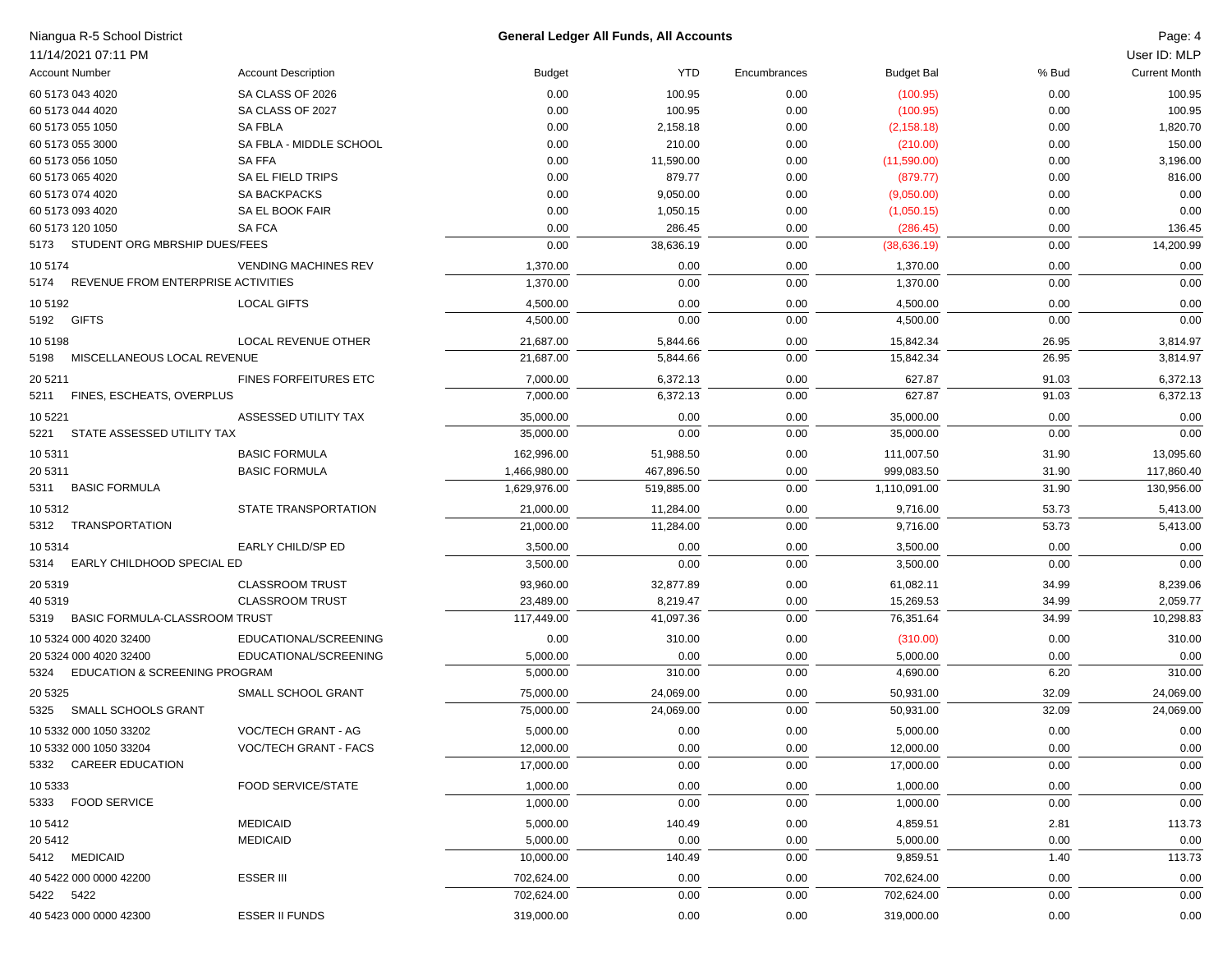|         | Niangua R-5 School District                     |                                                           |               | <b>General Ledger All Funds, All Accounts</b> |              |                          |        | Page: 5              |
|---------|-------------------------------------------------|-----------------------------------------------------------|---------------|-----------------------------------------------|--------------|--------------------------|--------|----------------------|
|         | 11/14/2021 07:11 PM                             |                                                           |               |                                               |              |                          |        | User ID: MLP         |
|         | Account Number                                  | <b>Account Description</b>                                | <b>Budget</b> | <b>YTD</b>                                    | Encumbrances | <b>Budget Bal</b>        | % Bud  | <b>Current Month</b> |
| 5423    | 5423                                            |                                                           | 319,000.00    | 0.00                                          | 0.00         | 319,000.00               | 0.00   | 0.00                 |
|         | 20 5441 000 0000 44100                          | <b>IDEA ENTITLE PART B</b>                                | 45,000.00     | 0.00                                          | 0.00         | 45,000.00                | 0.00   | 0.00                 |
| 5441    | IDEA ENTITLEMENT FUND, PART B IDEA              |                                                           | 45,000.00     | 0.00                                          | 0.00         | 45,000.00                | 0.00   | 0.00                 |
| 10 5445 |                                                 | <b>LUNCH PROGRAM</b>                                      | 70,000.00     | 20,305.19                                     | 0.00         | 49,694.81                | 29.01  | 15,944.52            |
|         | 5445 SCHOOL LUNCH PROGRAM                       |                                                           | 70,000.00     | 20,305.19                                     | 0.00         | 49,694.81                | 29.01  | 15,944.52            |
| 10 5446 |                                                 | <b>BREAKFAST PROGRAM</b>                                  | 32,000.00     | 8,360.18                                      | 0.00         | 23,639.82                | 26.13  | 6,766.95             |
|         | 5446 SCHOOL BREAKFAST PROGRAM                   |                                                           | 32,000.00     | 8,360.18                                      | 0.00         | 23,639.82                | 26.13  | 6,766.95             |
|         | 10 5451 000 4020 45100                          | <b>TITLE I-ECIA</b>                                       | 25,322.00     | 0.00                                          | 0.00         | 25,322.00                | 0.00   | 0.00                 |
|         | 20 5451 000 4020 45100                          | <b>TITLE I-ECIA</b>                                       | 68,000.00     | 22,727.76                                     | 0.00         | 45,272.24                | 33.42  | 0.00                 |
|         | 5451 TITLE 1                                    |                                                           | 93,322.00     | 22,727.76                                     | 0.00         | 70,594.24                | 24.35  | 0.00                 |
|         | 10 5461 000 0000 46100                          | TITLE IV                                                  | 0.00          | 2,746.97                                      | 0.00         |                          | 0.00   | 0.00                 |
| 5461    | TITLE IV.A STUDENT SUPPORT &                    |                                                           | 0.00          | 2,746.97                                      | 0.00         | (2,746.97)<br>(2,746.97) | 0.00   | 0.00                 |
|         | <b>ACADEMIC EN</b>                              |                                                           |               |                                               |              |                          |        |                      |
|         | 10 5465 000 0000 46500                          | TITLE II A                                                | 14,910.00     | 2,500.00                                      | 0.00         | 12,410.00                | 16.77  | 0.00                 |
| 5465    | TITLE II.A                                      |                                                           | 14,910.00     | 2,500.00                                      | 0.00         | 12,410.00                | 16.77  | 0.00                 |
|         | 10 5473 000 0000 00000                          | <b>CARES FOOD &amp; NUTRITION LUNCH</b><br><b>PROGRAM</b> | 28,759.00     | 0.00                                          | 0.00         | 28,759.00                | 0.00   | 0.00                 |
| 5473    | CARES FOOD & NUTRITION LUNCH<br><b>PROGRAM</b>  |                                                           | 28,759.00     | 0.00                                          | 0.00         | 28,759.00                | 0.00   | 0.00                 |
|         | 10 5474 000 0000 00000                          | CARES FOOD & NUTRITION<br><b>BREAKFAST PROG</b>           | 15,497.00     | 0.00                                          | 0.00         | 15,497.00                | 0.00   | 0.00                 |
| 5474    | CARES FOOD & NUTRITION BREAKFAST<br><b>PROG</b> |                                                           | 15,497.00     | 0.00                                          | 0.00         | 15,497.00                | 0.00   | 0.00                 |
|         | 10 5492 000 0000 49200                          | TITLE VI.B REAP                                           | 40,794.00     | 0.00                                          | 0.00         | 40,794.00                | 0.00   | 0.00                 |
| 5492    | TITLE V.B REAP                                  |                                                           | 40,794.00     | 0.00                                          | 0.00         | 40,794.00                | 0.00   | 0.00                 |
|         |                                                 |                                                           | 4,182,388.00  | 872,408.63                                    | 0.00         | 3,309,979.37             | 20.86  | 254,362.62           |
|         |                                                 |                                                           | 4,182,388.00  | 872,408.63                                    | 0.00         | 3,309,979.37             | 20.86  | 254,362.62           |
|         | 10 1111 6211 000 4020 3 00000                   | EL NON CERT RET                                           | 0.00          | 7.99                                          | 0.00         | (7.99)                   | 0.00   | 0.00                 |
|         | 10 1111 6221 000 4020 3 00000                   | EL NON CERT RET                                           | 688.00        | 0.00                                          | 0.00         | 688.00                   | 0.00   | 0.00                 |
|         | 10 1111 6231 000 4020 3 00000                   | EL NON CERT OASDI                                         | 496.00        | 0.00                                          | 0.00         | 496.00                   | 0.00   | 0.00                 |
|         | 10 1111 6232 000 4020 3 00000                   | EL NON CERT MED                                           | 116.00        | 0.00                                          | 0.00         | 116.00                   | 0.00   | 0.00                 |
|         | 10 1111 6261 000 4020 3 00000                   | EL WORKMENS COMP                                          | 4,000.00      | 0.00                                          | 0.00         | 4,000.00                 | 0.00   | 0.00                 |
|         | 10 1111 6343 000 4020 3 00000                   | <b>EL TRAVEL</b>                                          | 500.00        | 0.00                                          | 0.00         | 500.00                   | 0.00   | 0.00                 |
|         | 10 1111 6371 000 4020 3 00000                   | EL DUES/MEMBERSHIP                                        | 312.00        | 100.00                                        | 24.95        | 212.00                   | 40.05  | 0.00                 |
|         | 10 1111 6411 000 4020 3 00000                   | EL GENERAL SUPPLIES                                       | 5,500.00      | 2,980.27                                      | 1,043.44     | 2,519.73                 | 73.16  | 66.20                |
|         | 10 1111 6411 000 4020 3 00001                   | EL GS - KIND - Short                                      | 1,000.00      | 898.01                                        | 12.57        | 101.99                   | 91.06  | 0.00                 |
|         | 10 1111 6411 000 4020 3 00002                   | EL GS - 1ST - Wheling                                     | 1,000.00      | 216.72                                        | 17.78        | 783.28                   | 23.45  | 17.49                |
|         | 10 1111 6411 000 4020 3 00003                   | EL GS - 2nd - Tucker                                      | 1,000.00      | 167.25                                        | 0.00         | 832.75                   | 16.73  | 0.00                 |
|         | 10 1111 6411 000 4020 3 00004                   | EL GS - 2ND - Earls                                       | 1,000.00      | 477.37                                        | 163.56       | 522.63                   | 64.09  | 75.38                |
|         | 10 1111 6411 000 4020 3 00005                   | EL GS - 3RD - Lewis                                       | 1,000.00      | 536.96                                        | 79.40        | 463.04                   | 61.64  | 0.00                 |
|         | 10 1111 6411 000 4020 3 00006                   | EL GS - 4TH - Adams                                       | 1,000.00      | 397.94                                        | 115.00       | 602.06                   | 51.29  | 0.00                 |
|         | 10 1111 6411 000 4020 3 00007                   | EL GS - 5TH - Donaldson                                   | 1,000.00      | 42.70                                         | 0.00         | 957.30                   | 4.27   | 0.00                 |
|         | 10 1111 6411 000 4020 3 00008                   | EL GS - 5TH - Nichols                                     | 1,000.00      | 1,187.60                                      | 115.00       | (187.60)                 | 130.26 | 130.30               |
|         | 10 1111 6411 000 4020 3 00009                   | EL GS - MUSIC                                             | 500.00        | 366.51                                        | 0.00         | 133.49                   | 73.30  | 0.00                 |
|         | 10 1111 6411 000 4020 3 00028                   | EL GS - PE                                                | 500.00        | 0.00                                          | 0.00         | 500.00                   | 0.00   | 0.00                 |
|         | 10 1111 6411 000 4020 3 00031                   | EL GS - ART                                               | 500.00        | 0.00                                          | 0.00         | 500.00                   | 0.00   | 0.00                 |
|         | 10 1111 6412 000 4020 3 00000                   | EL CURRICULUM TECHNOLOGY                                  | 0.00          | 799.00                                        | 0.00         | (799.00)                 | 0.00   | 0.00                 |
|         | 10 1111 6431 000 4020 3 00000                   | EL CURRICULUM TEXTBOOKS                                   | 0.00          | 8,347.97                                      | 0.00         | (8,347.97)               | 0.00   | 0.00                 |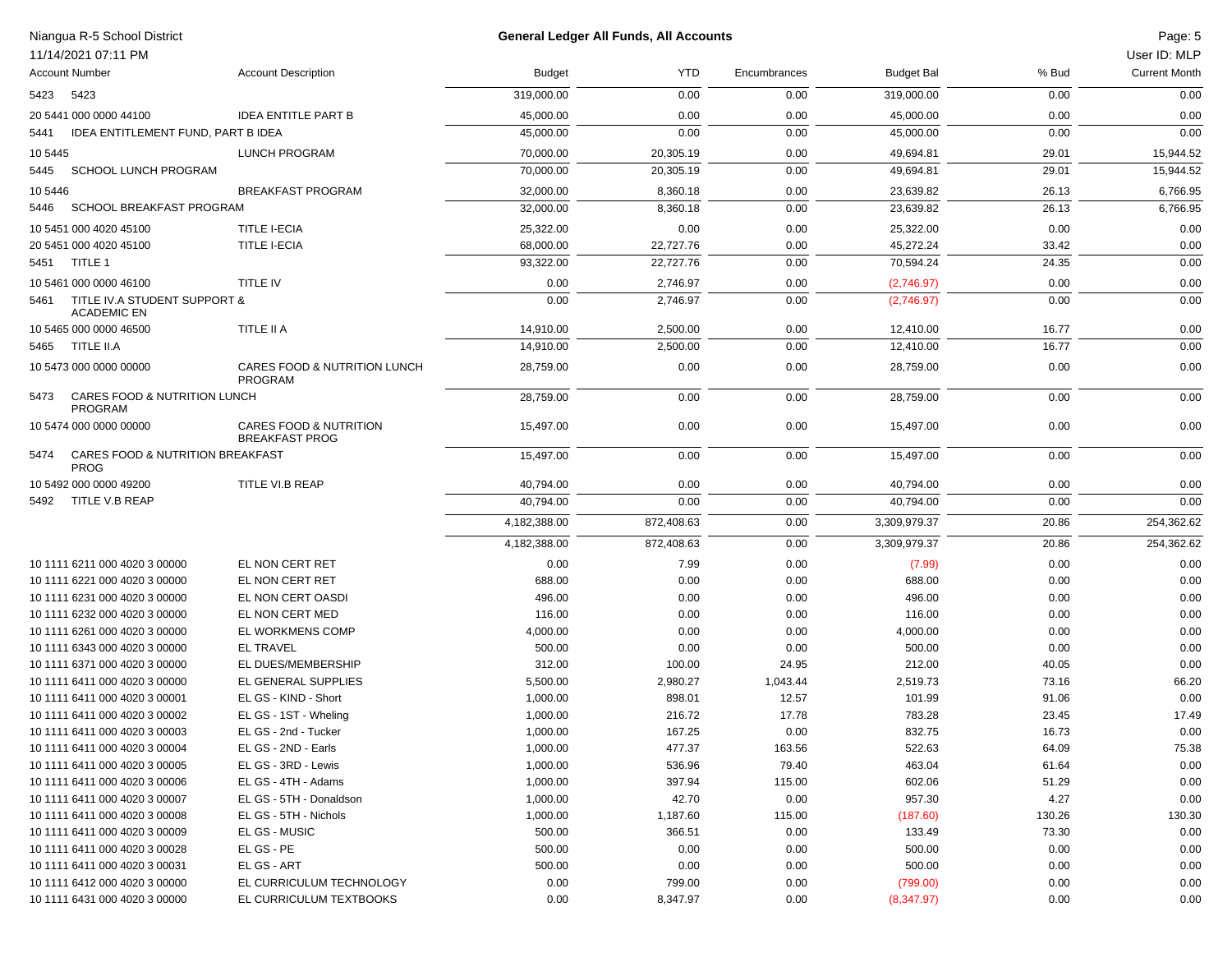| Niangua R-5 School District   |                            |               | <b>General Ledger All Funds, All Accounts</b> |              |                   |        | Page: 6              |
|-------------------------------|----------------------------|---------------|-----------------------------------------------|--------------|-------------------|--------|----------------------|
| 11/14/2021 07:11 PM           |                            |               |                                               |              |                   |        | User ID: MLP         |
| <b>Account Number</b>         | <b>Account Description</b> | <b>Budget</b> | YTD                                           | Encumbrances | <b>Budget Bal</b> | % Bud  | <b>Current Month</b> |
| 20 1111 6111 000 4020 3 00000 | EL CERT SAL                | 322,419.00    | 59,176.40                                     | 0.00         | 263,242.60        | 18.35  | 29,588.20            |
| 20 1111 6121 000 4020 3 00000 | EL CERT SUB PAY            | 8,000.00      | 115.00                                        | 0.00         | 7,885.00          | 1.44   | 115.00               |
| 20 1111 6131 000 4020 3 00000 | EL CERT STIPEND PAY        | 2,500.00      | 0.00                                          | 0.00         | 2,500.00          | 0.00   | 0.00                 |
| 20 1111 6211 000 4020 3 00000 | EL CERT RET                | 51,304.00     | 9,371.26                                      | 0.00         | 41,932.74         | 18.27  | 4,685.63             |
| 20 1111 6231 000 4020 3 00000 | EL CERT OASDI - SUB        | 0.00          | 5.27                                          | 0.00         | (5.27)            | 0.00   | 5.27                 |
| 20 1111 6232 000 4020 3 00000 | EL CERT MED                | 4,688.00      | 806.37                                        | 0.00         | 3,881.63          | 17.20  | 403.80               |
| 20 1111 6241 000 4020 3 00000 | EL CERT INS                | 31,381.00     | 5,554.94                                      | 0.00         | 25,826.06         | 17.70  | 2,771.70             |
| <b>ELEMENTARY</b><br>1111     |                            | 441,404.00    | 91,555.53                                     | 1,571.70     | 349,848.47        | 21.10  | 37,858.97            |
| 10 1131 6152 000 3000 3 00000 | MS NON CERT SAL            | 0.00          | 52.26                                         | 0.00         | (52.26)           | 0.00   | 52.26                |
| 10 1131 6221 000 3000 3 00000 | <b>MS NON CERT RET</b>     | 0.00          | 3.59                                          | 0.00         | (3.59)            | 0.00   | 3.59                 |
| 10 1131 6231 000 3000 3 00000 | <b>MS NON CERT OASDI</b>   | 310.00        | 3.24                                          | 0.00         | 306.76            | 1.05   | 3.24                 |
| 10 1131 6232 000 3000 3 00000 | MS NON CERT MED            | 73.00         | 0.76                                          | 0.00         | 72.24             | 1.04   | 0.76                 |
| 10 1131 6261 000 3000 3 00000 | <b>MS WORKMENS COMP</b>    | 4,000.00      | 0.00                                          | 0.00         | 4,000.00          | 0.00   | 0.00                 |
| 10 1131 6343 000 3000 3 00000 | <b>MS TRAVEL</b>           | 500.00        | 0.00                                          | 0.00         | 500.00            | 0.00   | 0.00                 |
| 10 1131 6371 000 3000 3 00000 | MS DUES/MEMBERSHIP         | 225.00        | 100.00                                        | 0.00         | 125.00            | 44.44  | 0.00                 |
| 10 1131 6398 000 3000 3 00000 | MS ENTRY FEE/TRAVEL        | 300.00        | 330.00                                        | 150.00       | (30.00)           | 160.00 | 30.00                |
| 10 1131 6411 000 3000 3 00000 | MS GENERAL SUPPLY          | 5,000.00      | 260.26                                        | 155.59       | 4,739.74          | 8.32   | 63.70                |
| 10 1131 6411 000 3000 3 00010 | MS GS - MATH               | 1,000.00      | 519.32                                        | 62.92        | 480.68            | 58.22  | 0.00                 |
| 10 1131 6411 000 3000 3 00011 | MS GS - SIC                | 1,000.00      | 205.20                                        | 13.33        | 794.80            | 21.85  | 193.33               |
| 10 1131 6411 000 3000 3 00013 | MS GS - HIST               | 500.00        | 0.00                                          | 0.00         | 500.00            | 0.00   | 0.00                 |
| 10 1131 6411 000 3000 3 00014 | MS GS - ENG - CULLENS      | 500.00        | 0.00                                          | 0.00         | 500.00            | 0.00   | 0.00                 |
| 10 1131 6411 000 3000 3 00015 | MS GS - ART                | 500.00        | 641.79                                        | 0.00         | (141.79)          | 128.36 | 28.96                |
| 10 1131 6411 000 3000 3 00027 | MS GS - MUSIC              | 500.00        | 123.79                                        | 0.00         | 376.21            | 24.76  | 0.00                 |
| 10 1131 6411 000 3000 3 00029 | MS - GS PE                 | 500.00        | 0.00                                          | 0.00         | 500.00            | 0.00   | 0.00                 |
| 10 1131 6411 000 3000 3 00030 | MS GS ENG 2 - SIMPSON      | 500.00        | 0.00                                          | 0.00         | 500.00            | 0.00   | 0.00                 |
| 10 1131 6431 000 3000 3 00000 | <b>MS FREE TEXTBOOK</b>    | 0.00          | 777.40                                        | 0.00         | (777.40)          | 0.00   | 0.00                 |
| 20 1131 6111 000 3000 3 00000 | <b>MS CERT SAL</b>         | 179,589.00    | 29,034.76                                     | 0.00         | 150,554.24        | 16.17  | 14,517.38            |
| 20 1131 6121 000 3000 3 00000 | <b>MS CERT SUB PAY</b>     | 5,000.00      | 445.00                                        | 0.00         | 4,555.00          | 8.90   | 360.00               |
| 20 1131 6131 000 3000 3 00000 | MS CERT STIPEND PAY        | 0.00          | 162.50                                        | 0.00         | (162.50)          | 0.00   | 162.50               |
| 20 1131 6211 000 3000 3 00000 | <b>MS CERT RET</b>         | 29,032.00     | 3,864.64                                      | 0.00         | 25,167.36         | 13.31  | 1,944.10             |
| 20 1131 6221 000 3000 3 00000 | NON-TEACHER RETIREMENT     | 0.00          | 406.12                                        | 0.00         | (406.12)          | 0.00   | 203.06               |
| 20 1131 6231 000 3000 3 00000 | MS CERT OASDI - SUB        | 0.00          | 302.17                                        | 0.00         | (302.17)          | 0.00   | 153.72               |
| 20 1131 6232 000 3000 3 00000 | <b>MS CERT MED</b>         | 2,585.00      | 396.54                                        | 0.00         | 2,188.46          | 15.34  | 200.07               |
| 20 1131 6241 000 3000 3 00000 | <b>MS CERT INS</b>         | 20,671.00     | 3,410.48                                      | 0.00         | 17,260.52         | 16.50  | 1,705.24             |
| MIDDLE/JUNIOR HIGH<br>1131    |                            | 252,285.00    | 41,039.82                                     | 381.84       | 211,245.18        | 16.42  | 19,621.91            |
| 10 1151 6221 000 1050 3 00000 | HS NON CERT RET            | 686.00        | 0.00                                          | 0.00         | 686.00            | 0.00   | 0.00                 |
| 10 1151 6231 000 1050 3 00000 | HS NON CERT OASDI          | 620.00        | 0.00                                          | 0.00         | 620.00            | 0.00   | 0.00                 |
| 10 1151 6232 000 1050 3 00000 | HS NON CERT MED            | 145.00        | 0.00                                          | 0.00         | 145.00            | 0.00   | 0.00                 |
| 10 1151 6261 000 1050 3 00000 | <b>HS WORKMENS COMP</b>    | 4,000.00      | 0.00                                          | 0.00         | 4,000.00          | 0.00   | 0.00                 |
| 10 1151 6343 000 1050 3 00000 | <b>HS TRAVEL</b>           | 0.00          | 6.92                                          | 0.00         | (6.92)            | 0.00   | 0.00                 |
| 10 1151 6371 000 1050 3 00000 | HS DUES/MEMBERSHIP         | 500.00        | 100.00                                        | 0.00         | 400.00            | 20.00  | 0.00                 |
| 10 1151 6398 000 1050 3 00000 | HS ENTRY FEE/TRAVEL        | 10,000.00     | 8,766.77                                      | 15.49        | 1,233.23          | 87.82  | 2,040.00             |
| 10 1151 6411 000 1050 3 00000 | HS GENERAL SUPPLIES        | 5,000.00      | 269.98                                        | 112.62       | 4,730.02          | 7.65   | 245.00               |
| 10 1151 6411 000 1050 3 00016 | HS GS - ENG 2 - SIMPSON    | 500.00        | 0.00                                          | 0.00         | 500.00            | 0.00   | 0.00                 |
| 10 1151 6411 000 1050 3 00017 | HS GS - MUSIC/CHOIR        | 500.00        | 105.80                                        | 462.98       | 394.20            | 113.76 | 105.80               |
| 10 1151 6411 000 1050 3 00018 | <b>HS GS - SCIENCE</b>     | 2,000.00      | 0.00                                          | 0.00         | 2,000.00          | 0.00   | 0.00                 |
| 10 1151 6411 000 1050 3 00020 | HS GS - BAND               | 2,000.00      | 157.21                                        | 337.50       | 1,842.79          | 24.74  | 0.00                 |
| 10 1151 6411 000 1050 3 00021 | HS GS - ENG I - CULLENS    | 500.00        | 195.31                                        | 0.00         | 304.69            | 39.06  | 0.00                 |
| 10 1151 6411 000 1050 3 00022 | HS GS - ART                | 500.00        | 254.91                                        | 132.25       | 245.09            | 77.43  | 0.00                 |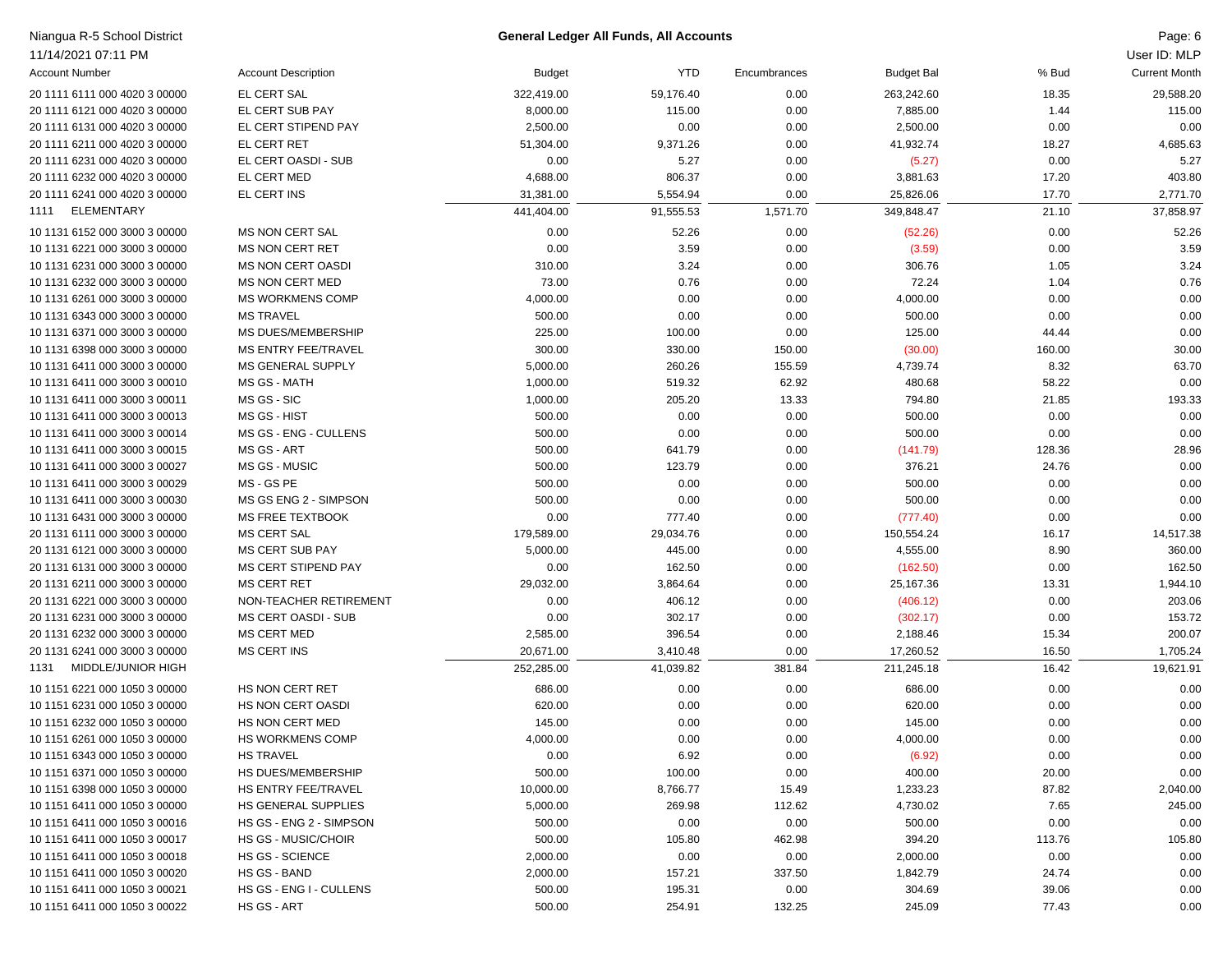| Niangua R-5 School District                                    |                                                      |                     | <b>General Ledger All Funds, All Accounts</b> |              |                     |                 | Page: 7              |
|----------------------------------------------------------------|------------------------------------------------------|---------------------|-----------------------------------------------|--------------|---------------------|-----------------|----------------------|
| 11/14/2021 07:11 PM                                            |                                                      |                     |                                               |              |                     |                 | User ID: MLP         |
| <b>Account Number</b>                                          | <b>Account Description</b>                           | <b>Budget</b>       | <b>YTD</b>                                    | Encumbrances | <b>Budget Bal</b>   | % Bud           | <b>Current Month</b> |
| 10 1151 6411 000 1050 3 00023                                  | <b>HS GS - HISTORY</b>                               | 500.00              | 57.28                                         | 0.00         | 442.72              | 11.46           | 0.00                 |
| 10 1151 6411 000 1050 3 00024                                  | HS GS - MATH                                         | 1,000.00            | 37.10                                         | 0.00         | 962.90              | 3.71            | 0.00                 |
| 10 1151 6411 000 1050 3 00025                                  | <b>HS GS - BUSINESS</b>                              | 0.00                | 661.17                                        | 0.00         | (661.17)            | 0.00            | 0.00                 |
| 10 1151 6411 000 1050 3 00029                                  | HS GS - PE                                           | 500.00              | 0.00                                          | 0.00         | 500.00              | 0.00            | 0.00                 |
| 10 1151 6431 000 1050 3 00000                                  | HS FREE TEXTBOOKS                                    | 0.00                | 256.50                                        | 0.00         | (256.50)            | 0.00            | 256.50               |
| 20 1151 6111 000 1050 3 00000                                  | HS CERT SAL                                          | 253,720.00          | 39,111.24                                     | 0.00         | 214,608.76          | 15.42           | 19,555.62            |
| 20 1151 6121 000 1050 3 00000                                  | HS NON CERT SUB PAY                                  | 10,000.00           | 3,175.00                                      | 0.00         | 6,825.00            | 31.75           | 2,750.00             |
| 20 1151 6131 000 1050 3 00000                                  | HS CERT STIPEND PAY                                  | 0.00                | 2,114.84                                      | 0.00         | (2, 114.84)         | 0.00            | 588.67               |
| 20 1151 6211 000 1050 3 00000                                  | <b>HS CERT RET</b>                                   | 40,917.00           | 6,599.13                                      | 0.00         | 34,317.87           | 16.13           | 3,231.59             |
| 20 1151 6231 000 1050 3 00000                                  | <b>HS CERT OASDI - SUB</b>                           | 0.00                | 184.45                                        | 0.00         | (184.45)            | 0.00            | 158.10               |
| 20 1151 6232 000 1050 3 00000                                  | HS CERT MED                                          | 3,684.00            | 606.94                                        | 0.00         | 3,077.06            | 16.48           | 312.07               |
| 20 1151 6241 000 1050 3 00000                                  | HS CERT INS                                          | 24,092.00           | 4,334.52                                      | 0.00         | 19,757.48           | 17.99           | 2,167.26             |
| <b>HIGH SCHOOL</b><br>1151                                     |                                                      | 361,364.00          | 66,995.07                                     | 1,060.84     | 294,368.93          | 18.83           | 31,410.61            |
|                                                                |                                                      |                     |                                               |              |                     |                 |                      |
| 10 1221 6151 000 4020 3 12210                                  | SE NON CERT - EL<br>SE NON CERT PARA SAL             | 38,166.00           | 0.00                                          | 0.00         | 38,166.00           | 0.00            | 0.00                 |
| 10 1221 6152 000 3000 3 12210                                  |                                                      | 21,318.00           | 7,106.00                                      | 0.00         | 14,212.00           | 33.33           | 1,776.50             |
| 10 1221 6152 000 4020 3 12210                                  | PS NON CERT PARA SAL                                 | 0.00                | 12,721.76                                     | 0.00         | (12,721.76)         | 0.00            | 3,180.44             |
| 10 1221 6153 000 3000 3 12210                                  | SE NON CERT SUB SAL<br>SE NON CERT PAPR SUB SAL      | 1,666.00            | 0.00                                          | 0.00         | 1,666.00            | 0.00            | 0.00                 |
| 10 1221 6153 000 4020 3 12210                                  | SE N-TR RETIRE MID                                   | 3,334.00            | 0.00                                          | 0.00         | 3,334.00            | 0.00            | 0.00                 |
| 10 1221 6221 000 3000 3 12210                                  |                                                      | 1,463.00            | 487.48                                        | 0.00         | 975.52              | 33.32           | 121.87               |
| 10 1221 6221 000 4020 3 12210                                  | SE NON CERT RET - EL                                 | 2,962.00            | 872.72                                        | 0.00         | 2,089.28            | 29.46           | 218.18               |
| 10 1221 6231 000 3000 3 12210                                  | SE NON-CERT OASDI - MS                               | 1,322.00            | 437.72                                        | 0.00         | 884.28              | 33.11           | 109.43               |
| 10 1221 6231 000 4020 3 12210                                  | SE NON CERT OASDI EL                                 | 2,677.00            | 783.88                                        | 0.00         | 1,893.12            | 29.28           | 195.97               |
| 10 1221 6232 000 3000 3 12210                                  | SE NON CER MED - MS<br>SE NON CERT MED - EL          | 309.00<br>626.00    | 102.35<br>183.32                              | 0.00         | 206.65<br>442.68    | 33.12<br>29.28  | 25.58<br>45.83       |
| 10 1221 6232 000 4020 3 12210                                  | SE - NON CER INS - MS                                | 0.00                |                                               | 0.00         |                     |                 |                      |
| 10 1221 6241 000 3000 3 12210                                  | SE NON CERT INS - EL                                 |                     | 16.24                                         | 0.00         | (16.24)             | 0.00            | 4.06                 |
| 10 1221 6241 000 4020 3 12210                                  |                                                      | 98.00<br>49.00      | 32.48                                         | 0.00         | 65.52               | 33.14           | 8.12                 |
| 10 1221 6241 113 3000 3 12210                                  | SE NON CERT INS - MS                                 |                     | 0.00                                          | 0.00         | 49.00               | 0.00            | 0.00                 |
| 10 1221 6316 000 1050 3 12210<br>10 1221 6316 000 3000 3 12210 | DATA PROCESSING SERVICES<br>DATA PROCESSING SERVICES | 500.00              | 520.84<br>520.83                              | 0.00         | (20.84)<br>4.17     | 104.17<br>99.21 | 520.84               |
|                                                                | DATA PROCESSING SERVICES                             | 525.00<br>525.00    | 520.83                                        | 0.00         |                     |                 | 520.83<br>520.83     |
| 10 1221 6316 000 4020 3 12210<br>10 1221 6343 000 3000 3 12210 | SE TRAVEL - MS                                       | 300.00              | 104.40                                        | 0.00<br>0.00 | 4.17<br>195.60      | 99.21<br>34.80  | 104.40               |
| 10 1221 6391 000 1050 3 12210                                  | SE PURCHASE SER - HS                                 | 11,675.00           |                                               | 0.00         |                     | 13.96           |                      |
|                                                                | SE PURHCASE SER - MS                                 |                     | 1,630.26                                      |              | 10,044.74           |                 | 1,563.59             |
| 10 1221 6391 000 3000 3 12210<br>10 1221 6391 000 4020 3 12210 | SE PURCHASE SER - EL                                 | 11,675.00           | 1,630.24                                      | 0.00         | 10,044.76           | 13.96           | 1,563.58             |
| 10 1221 6411 000 1050 3 12210                                  | SE GEN SUPPLIES - HS                                 | 11,710.00<br>500.00 | 1,630.25<br>46.94                             | 0.00<br>0.00 | 10,079.75<br>453.06 | 13.92<br>9.39   | 1,563.58<br>0.00     |
| 10 1221 6411 000 3000 3 12210                                  | SE GEN SUPPLIES - MS                                 | 500.00              | 0.00                                          | 97.88        | 500.00              | 19.58           | 0.00                 |
| 10 1221 6411 000 4020 3 12210                                  | SE GEN SUPPLIES - EL                                 | 1,500.00            | 443.08                                        | 225.00       | 1,056.92            | 44.54           | 64.95                |
| 20 1221 6111 000 1050 4 44100                                  | SE CERT SAL - HS                                     | 20,000.00           | 2,047.16                                      | 0.00         | 17,952.84           | 10.24           | 1,023.58             |
| 20 1221 6111 000 3000 4 44100                                  | SE - CERT SAL - MS                                   | 20,000.00           | 2,047.16                                      | 0.00         | 17,952.84           | 10.24           | 1,023.58             |
| 20 1221 6111 000 4020 4 44100                                  | SE CERT SAL/PART B                                   | 31,600.00           | 5,266.66                                      | 0.00         | 26,333.34           | 16.67           | 2,633.33             |
| 20 1221 6211 000 1050 4 44100                                  | SE CERT RET - HS                                     | 2,900.00            | 339.06                                        | 0.00         | 2,560.94            | 11.69           | 169.53               |
| 20 1221 6211 000 3000 4 44100                                  | SE CERT RET - MS                                     | 2,900.00            | 339.04                                        | 0.00         | 2,560.96            |                 | 169.52               |
| 20 1221 6211 000 4020 4 44100                                  | SE CERT RET - EL                                     | 4,582.00            | 882.56                                        | 0.00         | 3,699.44            | 11.69<br>19.26  | 441.28               |
| 20 1221 6232 000 1050 4 44100                                  | SE CER MED - HS                                      | 290.00              | 26.94                                         | 0.00         | 263.06              | 9.29            | 13.47                |
| 20 1221 6232 000 3000 4 44100                                  | SE CERT MED - MS                                     | 290.00              | 26.94                                         | 0.00         | 263.06              | 9.29            | 13.47                |
| 20 1221 6232 000 4020 4 44100                                  | CERT MED - PART B                                    | 458.00              | 69.88                                         | 0.00         | 388.12              | 15.26           | 34.94                |
| 20 1221 6241 000 1050 4 44100                                  | SE CERT INS - HS                                     | 2,100.00            | 293.98                                        | 0.00         | 1,806.02            | 14.00           | 146.99               |
| 20 1221 6241 000 3000 4 44100                                  | SE CERT INS - MS                                     | 2,100.00            | 293.98                                        | 0.00         | 1,806.02            | 14.00           | 146.99               |
| 20 1221 6241 000 4020 4 44100                                  | SE CERT INS - PART B                                 | 5,303.00            | 828.12                                        | 0.00         | 4,474.88            | 15.62           | 414.06               |
|                                                                |                                                      |                     |                                               |              |                     |                 |                      |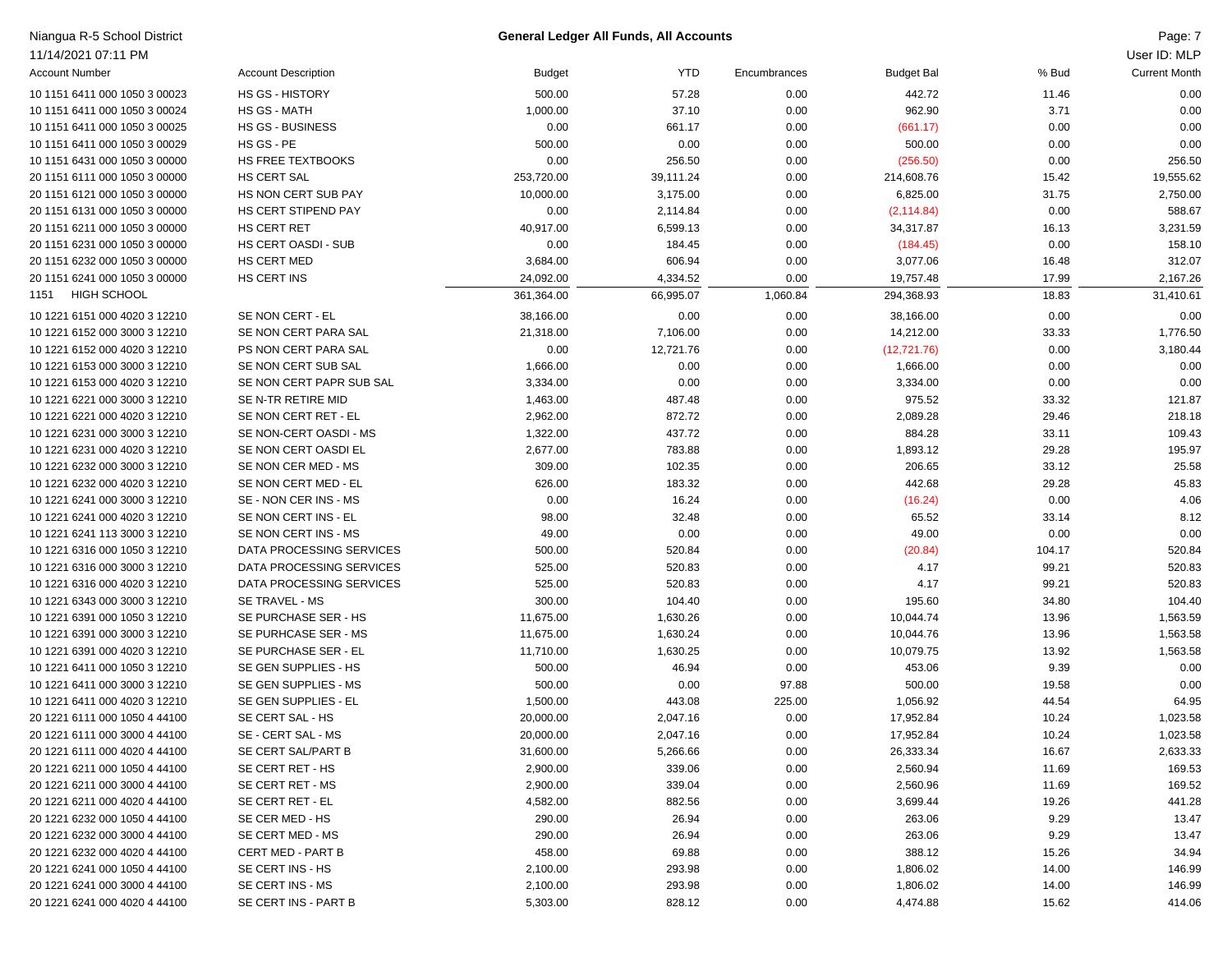# Niangua R-5 School District Page: 8 **General Ledger All Funds, All Accounts**

| 11/14/2021 07:11 PM                        |                                               |               |            |              |                   |       | User ID: MLP         |
|--------------------------------------------|-----------------------------------------------|---------------|------------|--------------|-------------------|-------|----------------------|
| <b>Account Number</b>                      | <b>Account Description</b>                    | <b>Budget</b> | <b>YTD</b> | Encumbrances | <b>Budget Bal</b> | % Bud | <b>Current Month</b> |
| <b>SPED &amp; RELATED SERVICES</b><br>1221 |                                               | 205,923.00    | 42,253.10  | 322.88       | 163,669.90        | 20.68 | 18,339.32            |
| 10 1251 6411 000 4020 4 45100              | <b>CD GENERAL SUPPLIES</b>                    | 10,550.00     | 1,171.00   | 1,036.00     | 9,379.00          | 20.92 | 1,036.00             |
| 20 1251 6111 000 4020 4 45100              | <b>CD CERT SAL</b>                            | 75,990.00     | 10,093.32  | 0.00         | 65,896.68         | 13.28 | 5,046.66             |
| 20 1251 6131 000 4020 4 45100              | CD - CERT SAL - TUTORING                      | 0.00          | 450.00     | 0.00         | (450.00)          | 0.00  | 450.00               |
| 20 1251 6211 000 4020 4 45100              | <b>CD CERT RET</b>                            | 11,019.00     | 1,528.78   | 0.00         | 9,490.22          | 13.87 | 797.02               |
| 20 1251 6232 000 4020 4 45100              | <b>CD CERT MED</b>                            | 1,081.00      | 152.64     | 0.00         | 928.36            | 14.12 | 79.59                |
| 20 1251 6241 000 4020 4 45100              | CD CERT INS                                   | 0.00          | 13.00      | 0.00         | (13.00)           | 0.00  | 6.50                 |
| SUPPLEMENTAL INSTRUCTION<br>1251           |                                               | 98,640.00     | 13,408.74  | 1,036.00     | 85,231.26         | 14.64 | 7,415.77             |
| 10 1311 6332 000 1050 3 00000              | VA REPAIRS & MAINT                            | 0.00          | 0.00       | 0.00         | 0.00              | 0.00  | 0.00                 |
| 10 1311 6334 000 1050 3 00000              | VA LEASING/RENTAL EQ                          | 1,000.00      | 0.00       | 0.00         | 1,000.00          | 0.00  | 0.00                 |
| 10 1311 6343 000 1050 3 00000              | <b>VA TRAVEL</b>                              | 1,300.00      | 806.22     | 0.00         | 493.78            | 62.02 | 0.00                 |
| 10 1311 6371 000 1050 3 00000              | VA DUE/MEMBERSHIP                             | 500.00        | 460.00     | 0.00         | 40.00             | 92.00 | 0.00                 |
| 10 1311 6391 069 1050 3 33202              | VA/FV4 PURCHASED SER                          | 0.00          | 3,438.03   | 0.00         | (3,438.03)        | 0.00  | 0.00                 |
| 10 1311 6411 000 1050 1 13202              | VA - FV4 GEN SUPPLIES - LO<br><b>MATCHING</b> | 5,000.00      | 3,438.04   | 0.00         | 1,561.96          | 68.76 | 0.00                 |
| 10 1311 6411 000 1050 3 00000              | VA GENERAL SUPPLIES                           | 4,000.00      | 1,226.83   | 507.74       | 2,773.17          | 43.36 | 0.00                 |
| 20 1311 6111 000 1050 3 00000              | VA CERT SAL                                   | 44,134.00     | 14,927.48  | 0.00         | 29,206.52         | 33.82 | 3,731.87             |
| 20 1311 6111 000 3000 3 00000              | VA CERT SAL                                   | 14,878.00     | 2,883.34   | 0.00         | 11,994.66         | 19.38 | 1,441.67             |
| 20 1311 6211 000 1050 3 00000              | VA CERT RET                                   | 7,120.00      | 2,402.28   | 0.00         | 4,717.72          | 33.74 | 600.57               |
| 20 1311 6211 000 3000 3 00000              | <b>VA CERT RET</b>                            | 2,161.00      | 418.08     | 0.00         | 1,742.92          | 19.35 | 209.04               |
| 20 1311 6232 000 1050 3 00000              | VA CERT MED                                   | 640.00        | 200.76     | 0.00         | 439.24            | 31.37 | 50.19                |
| 20 1311 6232 000 3000 3 00000              | VA CERT MED                                   | 216.00        | 41.82      | 0.00         | 174.18            | 19.36 | 20.91                |
| 20 1311 6241 000 1050 3 00000              | <b>VA CERT INS</b>                            | 4,969.00      | 1,656.24   | 0.00         | 3,312.76          | 33.33 | 414.06               |
| 20 1311 6241 000 3000 3 00000              | <b>VA CERT INS</b>                            | 21.00         | 3.89       | 0.00         | 17.11             | 18.52 | 2.03                 |
| 40 1311 6541 000 1050 1 13202              | VA - FV4 REG EQUIP - Local Matching           | 0.00          | 1,577.50   | 0.00         | (1,577.50)        | 0.00  | 0.00                 |
| APPLIED BIOLOGICAL AND AGRICULTURE<br>1311 |                                               | 85,939.00     | 33,480.51  | 507.74       | 52,458.49         | 39.55 | 6,470.34             |
| 10 1321 6411 000 1050 3 00000              | BUS ED - GEN SUPPLIES - HS                    | 500.00        | 14.97      | 15.94        | 485.03            | 6.18  | 9.98                 |
| 20 1321 6111 000 1050 3 00000              | BUS ED - CERT SAL - HS                        | 26,341.00     | 5,478.00   | 0.00         | 20,863.00         | 20.80 | 2,739.00             |
| 20 1321 6211 000 1050 3 00000              | BUS ED - CERT RET - HS                        | 4,332.00      | 889.27     | 0.00         | 3,442.73          | 20.53 | 444.64               |
| 20 1321 6232 000 1050 3 00000              | BUS ED - CERT MED - HS                        | 351.00        | 74.16      | 0.00         | 276.84            | 21.13 | 37.08                |
| 20 1321 6241 000 1050 3 00000              | BUS ED - CERT INS - HS                        | 3,528.00      | 661.60     | 0.00         | 2,866.40          | 18.75 | 330.80               |
| <b>HEALTH OCCUPATIONS</b><br>1321          |                                               | 35,052.00     | 7,118.00   | 15.94        | 27,934.00         | 20.35 | 3,561.50             |
| 10 1331 6411 000 1050 3 00000              | FC GENERAL SUPPLIES                           | 6,000.00      | 1,271.47   | 1,630.00     | 4,728.53          | 48.36 | 1,085.59             |
| 10 1331 6541 000 1050 1 13204              | FC EQUIPMENT - CTE GRANT LO<br><b>MATCH</b>   | 0.00          | 6,786.96   | 319.50       | (6,786.96)        | 0.00  | 6,786.96             |
| 10 1331 6541 000 1050 3 33204              | FC - FV4 GRANT - Matching Grant               | 0.00          | 6,786.95   | 319.50       | (6,786.95)        | 0.00  | 6,786.95             |
| 20 1331 6111 000 1050 3 00000              | FC - CERT SAL                                 | 19,437.00     | 3,637.34   | 0.00         | 15,799.66         | 18.71 | 1,818.67             |
| 20 1331 6111 000 3000 3 00000              | FC - CERT SAL                                 | 14,663.00     | 2,046.00   | 0.00         | 12,617.00         | 13.95 | 1,023.00             |
| 20 1331 6211 000 1050 3 00000              | FC - CERT RET                                 | 3,229.00      | 592.06     | 0.00         | 2,636.94          | 18.34 | 290.30               |
| 20 1331 6211 000 3000 3 00000              | FC - CERT RET                                 | 2,436.00      | 333.02     | 0.00         | 2,102.98          | 13.67 | 163.29               |
| 20 1331 6232 000 1050 3 00000              | FC - CERT MEDI                                | 282.00        | 48.39      | 0.00         | 233.61            | 17.16 | 24.58                |
| 20 1331 6232 000 3000 3 00000              | FC - CERT MED                                 | 213.00        | 27.23      | 0.00         | 185.77            | 12.78 | 13.83                |
| 20 1331 6241 000 1050 3 00000              | FC - CERT INS                                 | 2,832.00      | 451.00     | 0.00         | 2,381.00          | 15.93 | 186.00               |
| 20 1331 6241 000 3000 3 00000              | FC - CERT INS                                 | 2,137.00      | 253.68     | 0.00         | 1,883.32          | 11.87 | 104.62               |
| 40 1331 6541 000 1050 3 33204              | FC - FV4 EQUIPMENT - Matching Grant           | 0.00          | 1,577.49   | 0.00         | (1,577.49)        | 0.00  | 0.00                 |
| BUSINESS, MARKETING, MANAGEMENT<br>1331    |                                               | 51,229.00     | 23,811.59  | 2,269.00     | 27,417.41         | 50.91 | 18,283.79            |
| 10 1361 6411 000 1050 3 00000              | <b>BT - GENERAL SUPPLIES</b>                  | 7,000.00      | 1,163.88   | 1,589.65     | 5,836.12          | 39.34 | 1,095.13             |
| 20 1361 6111 000 1050 3 00000              | BT - CERT SAL                                 | 19,722.00     | 2,883.32   | 0.00         | 16,838.68         | 14.62 | 1,441.66             |
| 20 1361 6211 000 1050 3 00000              | <b>BT - CERT RET</b>                          | 2,864.00      | 418.08     | 0.00         | 2,445.92          | 14.60 | 209.04               |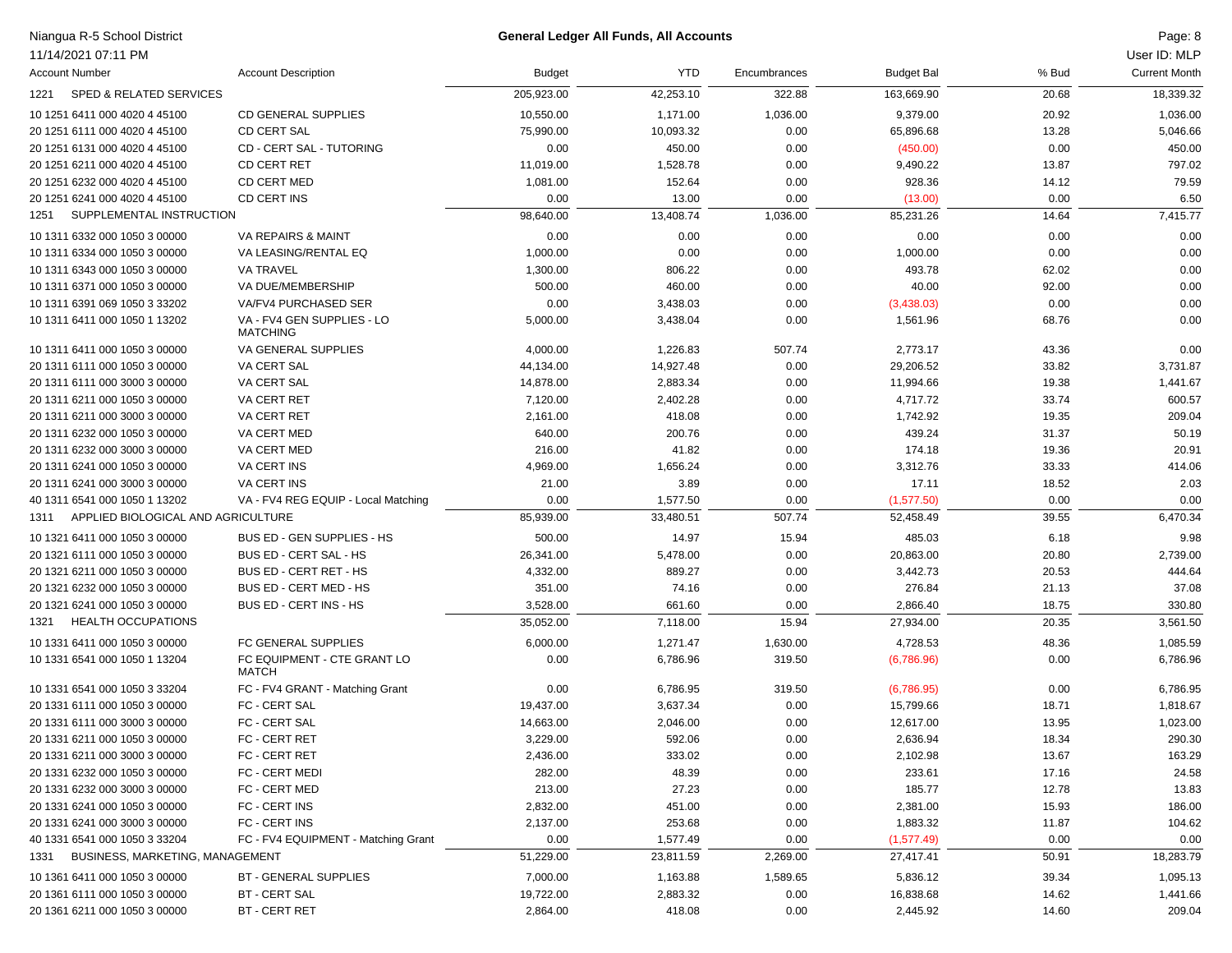| Niangua R-5 School District          |                              |               | <b>General Ledger All Funds, All Accounts</b> |              |                   |        | Page: 9              |
|--------------------------------------|------------------------------|---------------|-----------------------------------------------|--------------|-------------------|--------|----------------------|
| 11/14/2021 07:11 PM                  |                              |               |                                               |              |                   |        | User ID: MLP         |
| <b>Account Number</b>                | <b>Account Description</b>   | <b>Budget</b> | <b>YTD</b>                                    | Encumbrances | <b>Budget Bal</b> | % Bud  | <b>Current Month</b> |
| 20 1361 6232 000 1050 3 00000        | <b>BT - CERT MED</b>         | 286.00        | 41.80                                         | 0.00         | 244.20            | 14.62  | 20.90                |
| 20 1361 6241 000 1050 3 00000        | <b>BT - CERT INS</b>         | 28.00         | 3.89                                          | 0.00         | 24.11             | 13.89  | 2.03                 |
| OTHER VOCATIONAL<br>1361             |                              | 29,900.00     | 4,510.97                                      | 1,589.65     | 25,389.03         | 20.40  | 2,768.76             |
| 10 1371 6343 000 3000 3 00000        | PW TRAVEL - MS               | 500.00        | 0.00                                          | 0.00         | 500.00            | 0.00   | 0.00                 |
| 10 1371 6343 000 4020 3 00000        | PW TRAVEL - EL               | 500.00        | 0.00                                          | 0.00         | 500.00            | 0.00   | 0.00                 |
| 10 1371 6391 000 3000 3 00000        | PW PURCHASE SER - MS         | 950.00        | 950.00                                        | 0.00         | 0.00              | 100.00 | 0.00                 |
| 10 1371 6391 000 4020 3 00000        | PW PURCHASE SER - EL         | 950.00        | 0.00                                          | 0.00         | 950.00            | 0.00   | 0.00                 |
| 10 1371 6411 000 3000 3 00000        | PW GEN SUPPLIES - MS         | 2,000.00      | 0.00                                          | 0.00         | 2,000.00          | 0.00   | 0.00                 |
| 10 1371 6411 000 4020 3 00000        | PW GEN SUPPLIES - EL         | 2,000.00      | 0.00                                          | 0.00         | 2,000.00          | 0.00   | 0.00                 |
| 20 1371 6111 000 3000 3 00000        | PW CERT SAL - MS             | 10,759.00     | 0.00                                          | 0.00         | 10,759.00         | 0.00   | 0.00                 |
| 20 1371 6111 000 4020 3 00000        | PW CERT SAL - EL             | 11,600.00     | 0.00                                          | 0.00         | 11,600.00         | 0.00   | 0.00                 |
| 20 1371 6211 000 3000 3 00000        | PW CERT RET - MS             | 1,769.00      | 0.00                                          | 0.00         | 1,769.00          | 0.00   | 0.00                 |
| 20 1371 6211 000 4020 3 00000        | PW CERT RET - EL             | 1,891.00      | 0.00                                          | 0.00         | 1,891.00          | 0.00   | 0.00                 |
| 20 1371 6232 000 3000 3 00000        | PW CERT MED - MS             | 143.00        | 0.00                                          | 0.00         | 143.00            | 0.00   | 0.00                 |
| 20 1371 6232 000 4020 3 00000        | PW CERT MED - EL             | 160.00        | 0.00                                          | 0.00         | 160.00            | 0.00   | 0.00                 |
| 20 1371 6241 000 3000 3 00000        | PW CERT INS - MS             | 1,441.00      | 0.00                                          | 0.00         | 1,441.00          | 0.00   | 0.00                 |
| 20 1371 6241 000 4020 3 00000        | PW CERT INS - EL             | 1,441.00      | 0.00                                          | 0.00         | 1,441.00          | 0.00   | 0.00                 |
| TECH & ENGINEERING EDUCATION<br>1371 |                              | 36,104.00     | 950.00                                        | 0.00         | 35,154.00         | 2.63   | 0.00                 |
| 60 1411 6411 004 1050 1 00000        | SA CLASS OF 2022             | 0.00          | 81.84                                         | 75.00        | (81.84)           | 0.00   | 0.00                 |
| 60 1411 6411 005 1050 1 00000        | SA CLASS OF 2023             | 0.00          | 1,632.48                                      | 627.88       | (1,632.48)        | 0.00   | 712.78               |
| 60 1411 6411 009 1050 1 00000        | SA YEARBOOK                  | 0.00          | 1,468.39                                      | 0.00         | (1,468.39)        | 0.00   | 1,468.39             |
| 60 1411 6411 011 1050 1 00000        | SA BETA CLUB                 | 0.00          | 3,297.13                                      | 450.91       | (3,297.13)        | 0.00   | 0.00                 |
| 60 1411 6411 012 1050 1 00000        | SA STUDENT COUNCIL           | 0.00          | 167.00                                        | 0.00         | (167.00)          | 0.00   | 0.00                 |
| 60 1411 6411 016 1050 1 00000        | SA HS CHEERLEADER            | 0.00          | 0.00                                          | 0.00         | 0.00              | 0.00   | 0.00                 |
| 60 1411 6411 020 3000 1 00000        | SA JH CHEERLEADER            | 0.00          | 1,412.27                                      | 0.00         | (1,412.27)        | 0.00   | 1,412.27             |
| 60 1411 6411 021 1050 1 00000        | SA DRAMA/SPEECH & DEBATE     | 0.00          | 0.00                                          | 140.00       | 0.00              | 0.00   | 0.00                 |
| 60 1411 6411 030 1050 1 00000        | <b>SA FCCLA</b>              | 0.00          | 0.00                                          | 440.00       | 0.00              | 0.00   | 0.00                 |
| 60 1411 6411 031 1050 1 00000        | <b>SA BAND</b>               | 0.00          | 0.00                                          | 0.00         | 0.00              | 0.00   | 0.00                 |
| 60 1411 6411 036 1050 1 00000        | SA BOYS BASKETBALL - COPLING | 0.00          | 341.00                                        | 0.00         | (341.00)          | 0.00   | 341.00               |
| 60 1411 6411 055 1050 1 00000        | <b>SA FBLA</b>               | 0.00          | 566.02                                        | 8,511.84     | (566.02)          | 0.00   | 246.02               |
| 60 1411 6411 055 3000 1 00000        | SA FBLA - MIDDLE SCHOOL      | 0.00          | 242.00                                        | 0.00         | (242.00)          | 0.00   | 242.00               |
| 60 1411 6411 056 1050 1 00000        | <b>SAFFA</b>                 | 0.00          | 9,937.40                                      | 9,254.63     | (9,937.40)        | 0.00   | 9,353.95             |
| 60 1411 6411 065 4020 1 00000        | SA EL FIELD TRIPS            | 0.00          | 0.00                                          | 645.00       | 0.00              | 0.00   | 0.00                 |
| 60 1411 6411 074 4020 1 00000        | SA BACKPACKS                 | 0.00          | 2,397.16                                      | 346.59       | (2,397.16)        | 0.00   | 1,023.02             |
| 60 1411 6411 093 4020 1 00000        | SA EL BOOK FAIR              | 0.00          | 1,050.15                                      | 45.00        | (1,050.15)        | 0.00   | 1,050.15             |
| STUDENT ACTIVITIES<br>1411           |                              | 0.00          | 22,592.84                                     | 20,536.85    | (22, 592.84)      | 0.00   | 15,849.58            |
| 10 1421 6131 000 1050 3 00000        | AE ASST COACH SAL HS         | 9,150.00      | 0.00                                          | 0.00         | 9,150.00          | 0.00   | 0.00                 |
| 10 1421 6131 000 3000 3 00000        | AE ASST COACH SAL MS         | 4,200.00      | 30.00                                         | 0.00         | 4,170.00          | 0.71   | 30.00                |
| 10 1421 6221 000 1050 3 00000        | AE ASST COACH RET            | 916.00        | 1.03                                          | 0.00         | 914.97            | 0.11   | 1.03                 |
| 10 1421 6221 000 3000 3 00000        | AE NON CERT RET              | 0.00          | 2.05                                          | 0.00         | (2.05)            | 0.00   | 2.05                 |
| 10 1421 6231 000 1050 3 00000        | AE ASST COACH OASID          | 828.00        | 15.93                                         | 0.00         | 812.07            | 1.92   | 15.93                |
| 10 1421 6231 000 3000 3 00000        | <b>OASDI INSURANCE</b>       | 0.00          | 1.86                                          | 0.00         | (1.86)            | 0.00   | 1.86                 |
| 10 1421 6232 000 1050 3 00000        | AE ASST COACH MED            | 194.00        | 0.22                                          | 0.00         | 193.78            | 0.11   | 0.22                 |
| 10 1421 6232 000 3000 3 00000        | <b>MEDICARE</b>              | 0.00          | 0.44                                          | 0.00         | (0.44)            | 0.00   | 0.44                 |
| 10 1421 6319 000 1050 3 00000        | AE OTHER PROF SER HS         | 200.00        | 312.50                                        | 0.00         | (112.50)          | 156.25 | 312.50               |
| 10 1421 6319 000 3000 3 00000        | AE OTHER PROF SER MS         | 0.00          | 1,383.50                                      | 0.00         | (1,383.50)        | 0.00   | 1,383.50             |
| 10 1421 6371 000 1050 3 00000        | DUES AND MEMBERSHIPS         | 0.00          | 1,236.20                                      | 0.00         | (1,236.20)        | 0.00   | 0.00                 |
| 10 1421 6371 000 3000 3 00000        | DUES AND MEMBERSHIPS         | 0.00          | 450.00                                        | 0.00         | (450.00)          | 0.00   | 0.00                 |
| 10 1421 6391 000 1050 3 00000        | AE OFFICIAL PAY - HS         | 8,000.00      | 0.00                                          | 0.00         | 8,000.00          | 0.00   | 0.00                 |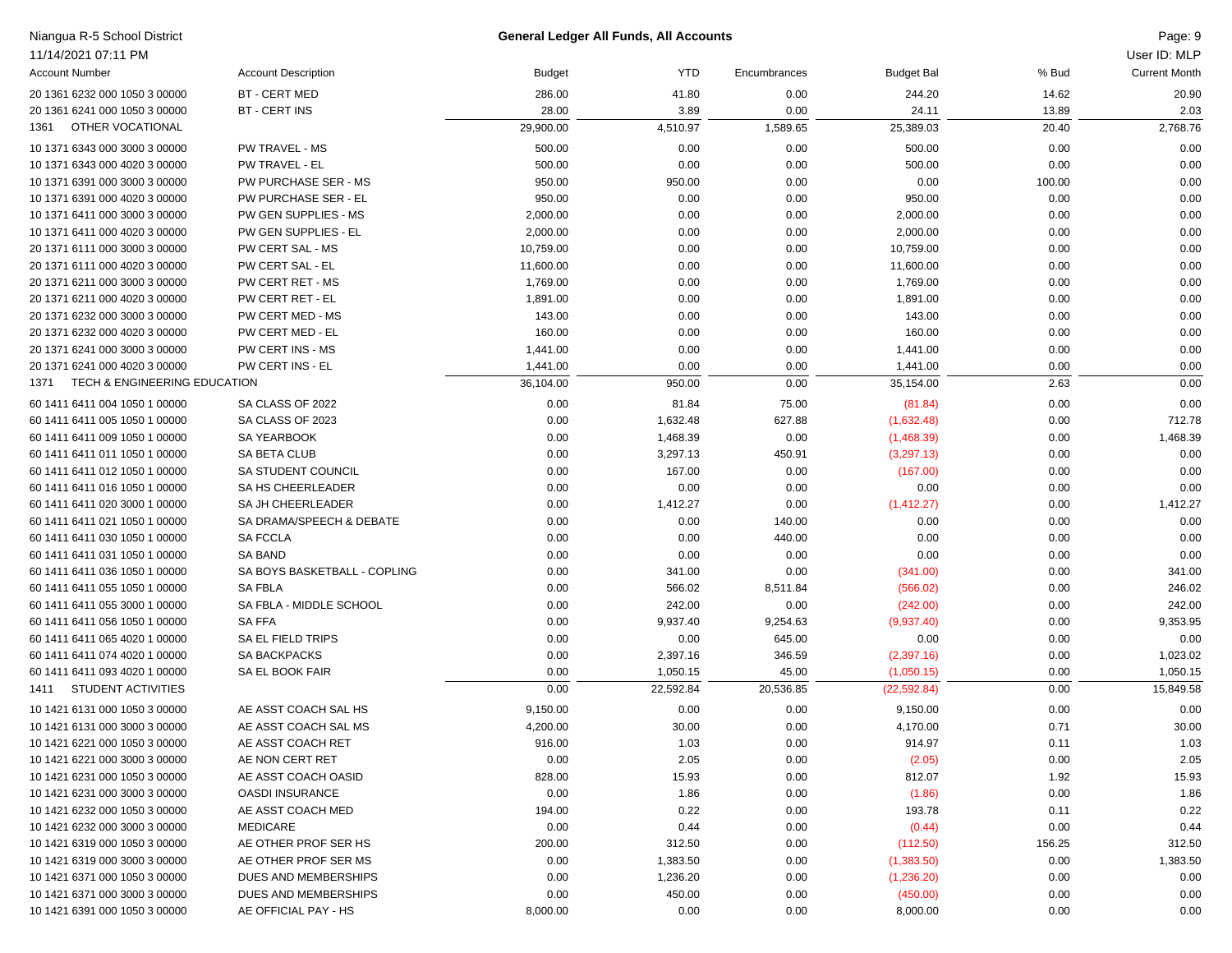| Niangua R-5 School District            |                             |               | General Ledger All Funds, All Accounts |              |                   |       | Page: 10             |
|----------------------------------------|-----------------------------|---------------|----------------------------------------|--------------|-------------------|-------|----------------------|
| 11/14/2021 07:11 PM                    |                             |               |                                        |              |                   |       | User ID: MLP         |
| <b>Account Number</b>                  | <b>Account Description</b>  | <b>Budget</b> | YTD                                    | Encumbrances | <b>Budget Bal</b> | % Bud | <b>Current Month</b> |
| 10 1421 6391 000 3000 3 00000          | AE OFFICIAL PAY - MS        | 2,000.00      | 1,405.00                               | 0.00         | 595.00            | 70.25 | 1,115.00             |
| 10 1421 6398 000 1050 3 00003          | AE ENTRY FEE - HS           | 2,500.00      | 265.00                                 | 110.00       | 2,235.00          | 15.00 | 265.00               |
| 10 1421 6398 000 3000 3 00003          | AE ENTRY FEE - MS           | 1,000.00      | 45.00                                  | 10.00        | 955.00            | 5.50  | 45.00                |
| 10 1421 6411 000 1050 3 00000          | AE GEN SUPPLIES - HS        | 2,000.00      | 1,034.00                               | 0.00         | 966.00            | 51.70 | 543.00               |
| 10 1421 6411 000 1050 3 00001          | AE GS/GIRLS UNIFORMS        | 2,500.00      | 0.00                                   | 0.00         | 2,500.00          | 0.00  | 0.00                 |
| 10 1421 6411 000 3000 3 00000          | AE GEN SUPPLIES - MS        | 2,000.00      | 354.00                                 | 0.00         | 1,646.00          | 17.70 | 354.00               |
| 10 1421 6411 000 3000 3 00001          | AE GS/GIRLS UNIFORMS        | 1,500.00      | 0.00                                   | 0.00         | 1,500.00          | 0.00  | 0.00                 |
| 20 1421 6131 000 1050 3 00000          | AE COACH SAL - HS           | 19,800.00     | 2,193.00                               | 0.00         | 17,607.00         | 11.08 | 828.75               |
| 20 1421 6131 000 1050 3 00099          | AE COACH SAL - SUM          | 0.00          | 1,652.50                               | 0.00         | (1,652.50)        | 0.00  | 1,027.50             |
| 20 1421 6131 000 3000 3 00000          | AE COACH SAL - MS           | 9,300.00      | 3,595.50                               | 0.00         | 5,704.50          | 38.66 | 3,480.75             |
| 20 1421 6211 000 1050 3 00000          | AE COACH RET - HS           | 2,871.00      | 340.14                                 | 0.00         | 2,530.86          | 11.85 | 128.34               |
| 20 1421 6211 000 1050 3 00099          | AE CERT RET - HS            | 0.00          | 239.60                                 | 0.00         | (239.60)          | 0.00  | 148.98               |
| 20 1421 6211 000 3000 3 00000          | AE COACH RET - MS           | 1,349.00      | 543.95                                 | 0.00         | 805.05            | 40.32 | 524.96               |
| 20 1421 6232 000 1050 3 00000          | AE MEDICARE TR              | 287.00        | 30.92                                  | 0.00         | 256.08            | 10.77 | 11.70                |
| 20 1421 6232 000 1050 3 00099          | <b>MEDICARE</b>             | 0.00          | 23.95                                  | 0.00         | (23.95)           | 0.00  | 14.89                |
| 20 1421 6232 000 3000 3 00000          | <b>MEDICARE</b>             | 135.00        | 50.79                                  | 0.00         | 84.21             | 37.62 | 49.20                |
| 20 1421 6241 000 1050 3 00000          | <b>EMPLOYEE INSURANCE</b>   | 0.00          | 152.65                                 | 0.00         | (152.65)          | 0.00  | 56.28                |
| 20 1421 6241 000 3000 3 00000          | <b>EMPLOYEE INSURANCE</b>   | 0.00          | 155.84                                 | 0.00         | (155.84)          | 0.00  | 139.64               |
| 1421<br>1421                           |                             | 70,730.00     | 15,515.57                              | 120.00       | 55,214.43         | 22.11 | 10,480.52            |
| 20 1911 6311 000 1050 3 00000          | TU TO OTHER DISTRICTS       | 20,000.00     | 15,592.29                              | 0.00         | 4,407.71          | 77.96 | 15,250.00            |
| TUITION TO OTHER DIST IN STATE<br>1911 |                             | 20,000.00     | 15,592.29                              | 0.00         | 4,407.71          | 77.96 | 15,250.00            |
| 20 1921 6311 000 1050 3 00000          | TU AREA VOC SCH FEES        | 9,000.00      | 0.00                                   | 0.00         | 9,000.00          | 0.00  | 0.00                 |
| ADULST CAREER EDUCATION<br>1921        |                             | 9,000.00      | 0.00                                   | 0.00         | 9,000.00          | 0.00  | 0.00                 |
| 20 1941 6311 000 3000 3 00000          | CES CONT EDUCN SER MS       | 2,400.00      | 0.00                                   | 0.00         | 2,400.00          | 0.00  | 0.00                 |
| 1941<br>1941                           |                             | 2,400.00      | 0.00                                   | 0.00         | 2,400.00          | 0.00  | 0.00                 |
| 10 2121 6343 000 1050 3 00000          | <b>GU TRAVEL HS</b>         | 100.00        | 0.00                                   | 0.00         | 100.00            | 0.00  | 0.00                 |
| 10 2121 6391 000 1050 3 00000          | <b>GU PURCHASE SERVICE</b>  | 100.00        | 0.00                                   | 0.00         | 100.00            | 0.00  | 0.00                 |
| 10 2121 6411 000 1050 3 00000          | <b>GU GEN SUPPLIES/TEST</b> | 4,000.00      | 1,152.14                               | 43.64        | 2,847.86          | 29.89 | 197.00               |
| 20 2121 6111 000 1050 3 00000          | <b>GU CERT SAL - HS</b>     | 18,378.00     | 3,069.50                               | 0.00         | 15,308.50         | 16.70 | 1,534.75             |
| 20 2121 6111 000 3000 3 00000          | <b>GU CERT SAL - MS</b>     | 18,378.00     | 3,069.52                               | 0.00         | 15,308.48         | 16.70 | 1,534.76             |
| 20 2121 6111 000 4020 3 00000          | <b>GU CERT SAL - EL</b>     | 36,756.00     | 6,139.02                               | 0.00         | 30,616.98         | 16.70 | 3,069.51             |
| 20 2121 6211 000 1050 3 00000          | <b>GU CERT RET - HS</b>     | 3,025.00      | 445.08                                 | 0.00         | 2,579.92          | 14.71 | 222.54               |
| 20 2121 6211 000 3000 3 00000          | <b>GU CERT RET - MS</b>     | 3,025.00      | 445.08                                 | 0.00         | 2,579.92          | 14.71 | 222.54               |
| 20 2121 6211 000 4020 3 00000          | <b>GU CERT RET - EL</b>     | 6,050.00      | 890.16                                 | 0.00         | 5,159.84          | 14.71 | 445.08               |
| 20 2121 6232 000 1050 3 00000          | <b>CERT MEDICARE</b>        | 267.00        | 44.51                                  | 0.00         | 222.49            | 16.67 | 22.26                |
| 20 2121 6232 000 3000 3 00000          | <b>CERT MEDICARE</b>        | 267.00        | 44.52                                  | 0.00         | 222.48            | 16.67 | 22.26                |
| 20 2121 6232 000 4020 3 00000          | <b>CERT MEDICARE</b>        | 533.00        | 89.02                                  | 0.00         | 443.98            | 16.70 | 44.51                |
| 20 2121 6241 000 1050 3 00000          | GU CERT INS - HS            | 2,485.00      | 4.06                                   | 0.00         | 2,480.94          | 0.16  | 2.03                 |
| 20 2121 6241 000 3000 3 00000          | <b>GU CERT INS - MS</b>     | 2,484.00      | 4.06                                   | 0.00         | 2,479.94          | 0.16  | 2.03                 |
| 20 2121 6241 000 4020 3 00000          | <b>GU CERT INS - EL</b>     | 4,969.00      | 8.12                                   | 0.00         | 4,960.88          | 0.16  | 4.06                 |
| SERVICE AREA DIRECTION<br>2121         |                             | 100,817.00    | 15,404.79                              | 43.64        | 85,412.21         | 15.32 | 7,323.33             |
|                                        | MOSIS NON CERT SAL          | 12,400.00     |                                        |              | 9,066.68          |       | 833.33               |
| 10 2125 6151 000 1050 3 00000          |                             |               | 3,333.32                               | 0.00         |                   | 26.88 |                      |
| 10 2125 6171 000 1050 3 00000          | MOSIS - UNUSED SICK PAY     | 200.00        | 0.00                                   | 0.00         | 200.00            | 0.00  | 0.00                 |
| 10 2125 6221 000 1050 3 00000          | MOSIS NON CERT RET          | 655.00        | 0.00                                   | 0.00         | 655.00            | 0.00  | 0.00                 |
| 10 2125 6231 000 1050 3 00000          | <b>MOSIS NON CERT OASDI</b> | 770.00        | 206.68                                 | 0.00         | 563.32            | 26.84 | 51.67                |
| 10 2125 6232 000 1050 3 00000          | MOSIS NON CERT MED          | 180.00        | 48.32                                  | 0.00         | 131.68            | 26.84 | 12.08                |
| RECORD MAINTENANCE SERVICES<br>2125    |                             | 14,205.00     | 3,588.32                               | 0.00         | 10,616.68         | 25.26 | 897.08               |
| 10 2134 6151 000 1050 3 00000          | NU NON CERT SAL HS          | 6,975.00      | 1,587.42                               | 0.00         | 5,387.58          | 22.76 | 793.71               |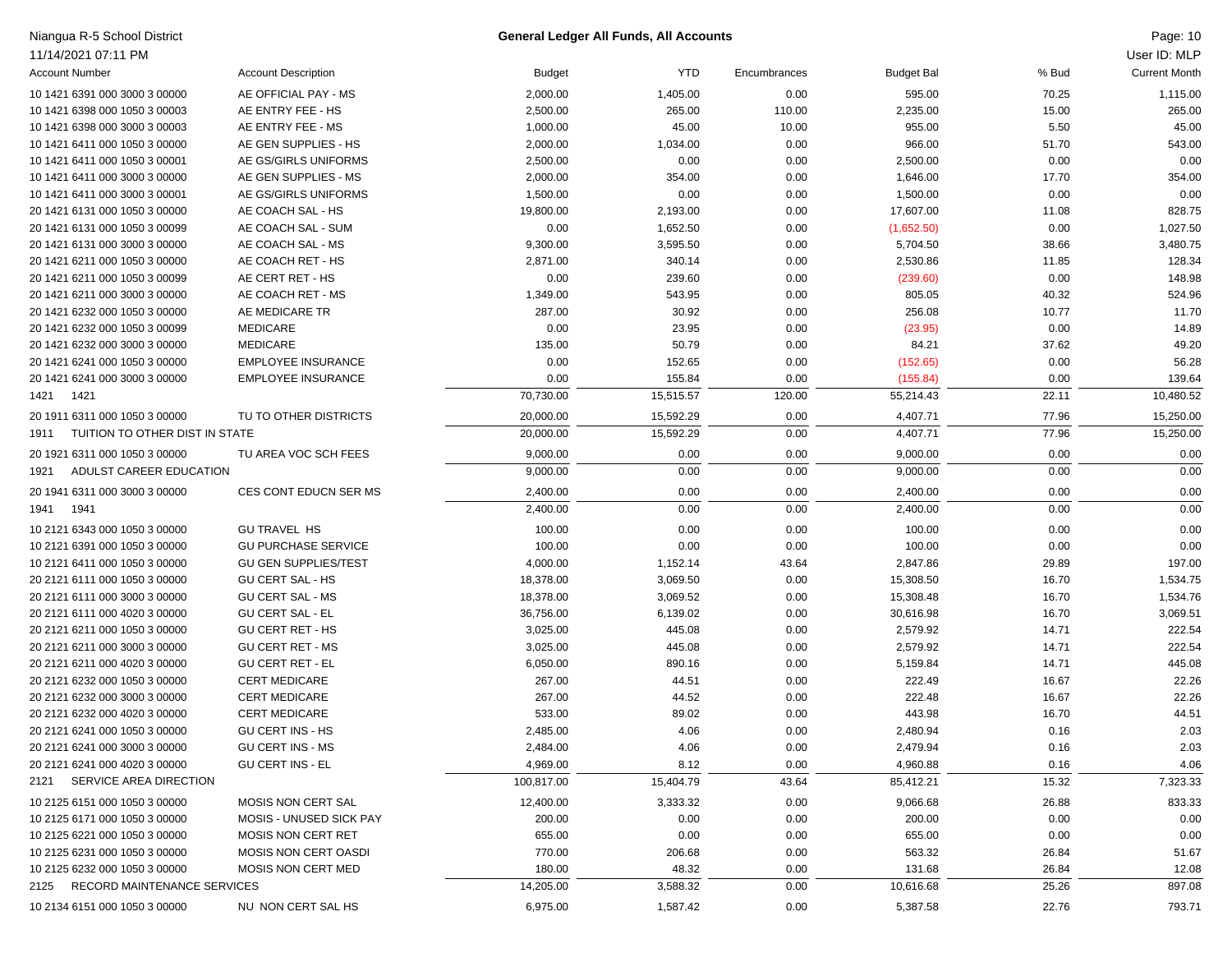| Niangua R-5 School District                             |                                    |               | <b>General Ledger All Funds, All Accounts</b> |              |                   |        | Page: 11             |
|---------------------------------------------------------|------------------------------------|---------------|-----------------------------------------------|--------------|-------------------|--------|----------------------|
| 11/14/2021 07:11 PM                                     |                                    |               |                                               |              |                   |        | User ID: MLP         |
| <b>Account Number</b>                                   | <b>Account Description</b>         | <b>Budget</b> | <b>YTD</b>                                    | Encumbrances | <b>Budget Bal</b> | % Bud  | <b>Current Month</b> |
| 10 2134 6151 000 3000 3 00000                           | NU NON CERT SAL MS                 | 6,974.00      | 1,587.42                                      | 0.00         | 5,386.58          | 22.76  | 793.71               |
| 10 2134 6151 000 4020 3 00000                           | NU NON CERT SAL EL                 | 6,975.00      | 1,587.88                                      | 0.00         | 5,387.12          | 22.77  | 793.94               |
| 10 2134 6221 000 1050 3 00000                           | NU NON CERT RET HS                 | 589.00        | 127.64                                        | 0.00         | 461.36            | 21.67  | 63.82                |
| 10 2134 6221 000 3000 3 00000                           | NU NON CERT RET MS                 | 588.00        | 127.64                                        | 0.00         | 460.36            | 21.71  | 63.82                |
| 10 2134 6221 000 4020 3 00000                           | NU NON CERT RET EL                 | 589.00        | 127.70                                        | 0.00         | 461.30            | 21.68  | 63.85                |
| 10 2134 6231 000 1050 3 00000                           | NU NON CERT OASDI HS               | 436.00        | 71.12                                         | 0.00         | 364.88            | 16.31  | 35.56                |
| 10 2134 6231 000 3000 3 00000                           | NU NON CERT OASDI MS               | 436.00        | 71.14                                         | 0.00         | 364.86            | 16.32  | 35.57                |
| 10 2134 6231 000 4020 3 00000                           | NU NON CERT OASDI EL               | 436.00        | 71.18                                         | 0.00         | 364.82            | 16.33  | 35.59                |
| 10 2134 6232 000 1050 3 00000                           | NU NON CERT MED HS                 | 101.00        | 16.66                                         | 0.00         | 84.34             | 16.50  | 8.33                 |
| 10 2134 6232 000 3000 3 00000                           | NU NON CERT MED MS                 | 101.00        | 16.64                                         | 0.00         | 84.36             | 16.48  | 8.32                 |
| 10 2134 6232 000 4020 3 00000                           | NU NON CERT MED EL                 | 102.00        | 16.62                                         | 0.00         | 85.38             | 16.29  | 8.31                 |
| 10 2134 6241 000 1050 3 00000                           | NU NON CERT INS HS                 | 0.00          | 276.04                                        | 0.00         | (276.04)          | 0.00   | 138.02               |
| 10 2134 6241 000 3000 3 00000                           | NU NON CERT INS MS                 | 0.00          | 276.00                                        | 0.00         | (276.00)          | 0.00   | 138.00               |
| 10 2134 6241 000 4020 3 00000                           | NU NON CERT INS EL                 | 0.00          | 276.08                                        | 0.00         | (276.08)          | 0.00   | 138.04               |
| 10 2134 6343 000 4020 0 00000                           | <b>NU TRAVEL</b>                   | 100.00        | 0.00                                          | 0.00         | 100.00            | 0.00   | 0.00                 |
| 10 2134 6391 000 4020 3 00000                           | NU PURCHASE SERVICE                | 500.00        | 0.00                                          | 310.00       | 500.00            | 62.00  | 0.00                 |
| 10 2134 6411 000 4020 3 00000                           | NU GENERAL SUPPLIES                | 1,500.00      | 623.17                                        | 411.36       | 876.83            | 68.97  | 452.34               |
| 40 2134 6541 000 4020 0 00000                           | <b>NU EQUIPMENT</b>                | 0.00          | 1,350.00                                      | 0.00         | (1,350.00)        | 0.00   | 0.00                 |
| <b>NURSING SERVICES</b><br>2134                         |                                    | 26,402.00     | 8,210.35                                      | 721.36       | 18,191.65         | 33.83  | 3,570.93             |
| 10 2152 6391 000 4020 3 12210                           | TS SP PURCH SERV EL                | 6,400.00      | 5,810.99                                      | 0.00         | 589.01            | 90.80  | 5,183.53             |
| SPEECH PATHOLOGY SERVICES<br>2152                       |                                    | 6,400.00      | 5,810.99                                      | 0.00         | 589.01            | 90.80  | 5,183.53             |
| 10 2162 6391 000 1050 3 12210                           | TS OT PURCH SERV HS                | 850.00        | 204.00                                        | 0.00         | 646.00            | 24.00  | 204.00               |
| 10 2162 6391 000 3000 3 12210                           | TS OT PURCH SERV MS                | 550.00        | 306.00                                        | 0.00         | 244.00            | 55.64  | 306.00               |
| 10 2162 6391 000 4020 3 12210                           | TS OT PURCH SERV EL                | 9,300.00      | 1,581.00                                      | 0.00         | 7,719.00          | 17.00  | 1,581.00             |
| OT RELATED SERVICES<br>2162                             |                                    | 10,700.00     | 2,091.00                                      | 0.00         | 8,609.00          | 19.54  | 2,091.00             |
| 10 2172 6391 000 3000 3 12210                           | TS PT PURCH SERV MS                | 3,000.00      | 654.00                                        | 0.00         | 2,346.00          | 21.80  | 450.00               |
| 10 2172 6391 000 4020 3 12210                           | TS PT PURCH SERV EL                | 2,500.00      | 1,018.00                                      | 0.00         | 1,482.00          | 40.72  | 270.00               |
| PT RELATED SERVICES<br>2172                             |                                    | 5,500.00      | 1,672.00                                      | 0.00         | 3,828.00          | 30.40  | 720.00               |
| 10 2182 6391 000 3000 3 12210                           | TS VS PURCH SERV MS                | 1,500.00      | 180.00                                        | 0.00         | 1,320.00          | 12.00  | 180.00               |
| VISUALLY IMPAIRED SERVICES<br>2182                      |                                    | 1,500.00      | 180.00                                        | 0.00         | 1,320.00          | 12.00  | 180.00               |
| 10 2213 6319 000 1050 4 46500                           | TITLE II.A - GE STAFF REG FEE - HS | 2,500.00      | 0.00                                          | 0.00         | 2,500.00          | 0.00   | 0.00                 |
| 10 2213 6319 000 3000 4 46500                           | TITLE II.A - GE STAFF REG FEE - MS | 1,500.00      | 0.00                                          | 0.00         | 1,500.00          | 0.00   | 0.00                 |
| 10 2213 6319 000 4020 4 46500                           | TITLE II.A - GE STAFF REG FEE - EL | 1,000.00      | 0.00                                          | 0.00         | 1,000.00          | 0.00   | 0.00                 |
| 10 2213 6343 000 1050 4 46500                           | TITLE II.A - GE STAFF TRAVEL - HS  | 1,000.00      | 0.00                                          | 0.00         | 1,000.00          | 0.00   | 0.00                 |
| 10 2213 6343 000 3000 4 46500                           | TITLE II.A - GE STAFF TRAVEL - MS  | 1,000.00      | 0.00                                          | 0.00         | 1,000.00          | 0.00   | 0.00                 |
| 10 2213 6343 000 4020 4 46500                           | TITLE II.A - GE STAFF TRAVEL - EL  | 1,000.00      | 291.42                                        | 0.00         | 708.58            | 29.14  | 0.00                 |
| INSTRUCTIONAL STAFF TRAINING<br>2213<br><b>SERVICES</b> |                                    | 8,000.00      | 291.42                                        | 0.00         | 7,708.58          | 3.64   | 0.00                 |
| 10 2214 6319 000 1050 3 00000                           | PD REG FEE - HS                    | 0.00          | 561.67                                        | 291.67       | (561.67)          | 0.00   | 0.00                 |
| 10 2214 6319 000 3000 3 00000                           | PD REG FEE - MS                    | 0.00          | 291.66                                        | 291.66       | (291.66)          | 0.00   | 0.00                 |
| 10 2214 6319 000 4020 3 00000                           | PD REG FEE - EL                    | 3,000.00      | 1,092.37                                      | 291.67       | 1,907.63          | 46.13  | 200.70               |
| 10 2214 6343 000 1050 3 00000                           | PD TRAVEL - HS                     | 1,500.00      | 0.00                                          | 0.00         | 1,500.00          | 0.00   | 0.00                 |
| 10 2214 6343 000 3000 3 00000                           | PD TRAVEL - MS                     | 750.00        | 0.00                                          | 0.00         | 750.00            | 0.00   | 0.00                 |
| 10 2214 6343 000 4020 3 00000                           | PD TRAVEL - EL                     | 4,000.00      | 1,110.76                                      | 101.70       | 2,889.24          | 30.31  | 166.10               |
| 10 2214 6391 000 1050 3 00000                           | PD PURCHASED SEV HS                | 200.00        | 400.00                                        | 0.00         | (200.00)          | 200.00 | 0.00                 |
| 10 2214 6391 000 3000 3 00000                           | PD PURCHASED SEV MS                | 300.00        | 0.00                                          | 0.00         | 300.00            | 0.00   | 0.00                 |
| 10 2214 6391 000 4020 3 00000                           | PD PURCHASED SEV EL                | 600.00        | 0.00                                          | 40.43        | 600.00            | 6.74   | 0.00                 |
| 10 2214 6411 000 1050 3 00000                           | PD GEN SUPPLIES - HS               | 200.00        | 0.00                                          | 0.00         | 200.00            | 0.00   | 0.00                 |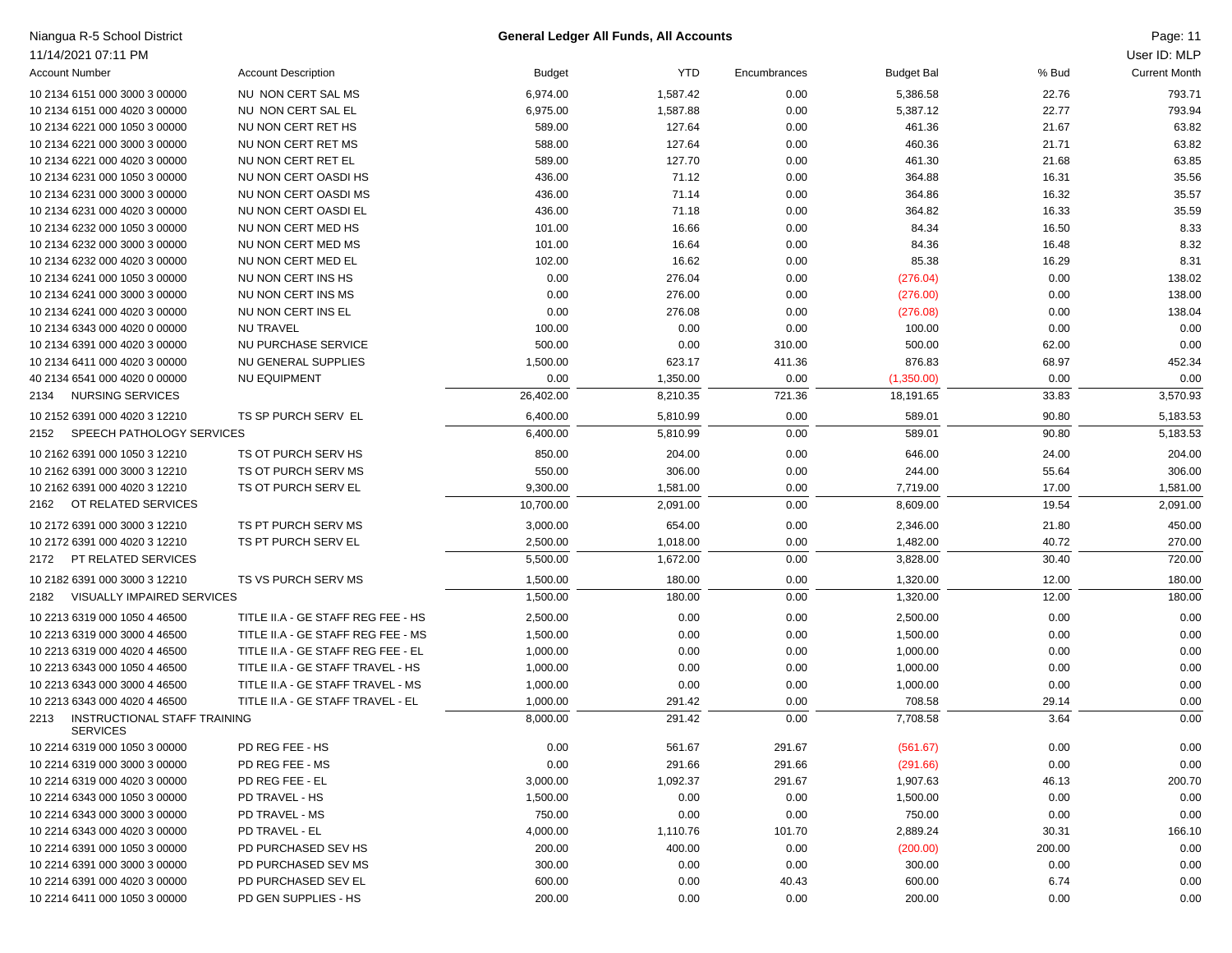| Niangua R-5 School District           |                                            | <b>General Ledger All Funds, All Accounts</b> |            |              |                   |        | Page: 12             |
|---------------------------------------|--------------------------------------------|-----------------------------------------------|------------|--------------|-------------------|--------|----------------------|
| 11/14/2021 07:11 PM                   |                                            |                                               |            |              |                   |        | User ID: MLP         |
| <b>Account Number</b>                 | <b>Account Description</b>                 | <b>Budget</b>                                 | <b>YTD</b> | Encumbrances | <b>Budget Bal</b> | % Bud  | <b>Current Month</b> |
| PROFESSIONAL DEVELOPMENT<br>2214      |                                            | 10,550.00                                     | 3,456.46   | 1,017.13     | 7,093.54          | 42.40  | 366.80               |
| 10 2221 6319 000 1050 3 00000         | LB OTHER PROF/TECHNICAL<br><b>SERVICES</b> | 430.00                                        | 0.00       | 0.00         | 430.00            | 0.00   | 0.00                 |
| 10 2221 6319 000 3000 3 00000         | LB OTHER PROF/TECHNICAL<br><b>SERVICES</b> | 430.00                                        | 0.00       | 0.00         | 430.00            | 0.00   | 0.00                 |
| 10 2221 6319 000 4020 3 00000         | LB OTHER PROF/TECHNICAL<br><b>SERVICES</b> | 430.00                                        | 0.00       | 0.00         | 430.00            | 0.00   | 0.00                 |
| SERVICE AREA DIRECTION<br>2221        |                                            | 1,290.00                                      | 0.00       | 0.00         | 1,290.00          | 0.00   | 0.00                 |
| 10 2222 6411 000 1050 3 00000         | LB GEN SUPPLIES - HS                       | 500.00                                        | 0.00       | 0.00         | 500.00            | 0.00   | 0.00                 |
| 10 2222 6411 000 3000 3 00000         | LB GEN SUPPLIES - MS                       | 500.00                                        | 0.00       | 0.00         | 500.00            | 0.00   | 0.00                 |
| 10 2222 6411 000 4020 3 00000         | LB GEN SUPPLIES - EL                       | 500.00                                        | 124.76     | 0.00         | 375.24            | 24.95  | 0.00                 |
| 10 2222 6441 000 1050 3 00000         | LB LIBRARY BOOKS HS                        | 500.00                                        | 0.00       | 0.00         | 500.00            | 0.00   | 0.00                 |
| 10 2222 6441 000 3000 3 00000         | LB LIBRARY BOOKS MS                        | 500.00                                        | 0.00       | 0.00         | 500.00            | 0.00   | 0.00                 |
| 10 2222 6441 000 4020 3 00000         | LB LIBRARY BOOKS EL                        | 500.00                                        | 0.00       | 506.99       | 500.00            | 101.40 | 0.00                 |
| 10 2222 6451 000 1050 3 00000         | LB RESOURCE MAT - HS                       | 275.00                                        | 0.00       | 0.00         | 275.00            | 0.00   | 0.00                 |
| 10 2222 6451 000 4020 3 00000         | LB RESOURCE MAT - EL                       | 0.00                                          | 0.00       | 135.80       | 0.00              | 0.00   | 0.00                 |
| 20 2222 6111 000 1050 3 00000         | LB CERT SAL - HS                           | 0.00                                          | 970.66     | 0.00         | (970.66)          | 0.00   | 485.33               |
| 20 2222 6111 000 3000 3 00000         | LB CERT SAL - MS                           | 0.00                                          | 970.66     | 0.00         | (970.66)          | 0.00   | 485.33               |
| 20 2222 6111 000 4020 3 00000         | LB CERT SAL - EL                           | 17,472.00                                     | 970.66     | 0.00         | 16,501.34         | 5.56   | 485.33               |
| 20 2222 6211 000 1050 3 00000         | LB CERT RET - HS                           | 0.00                                          | 157.42     | 0.00         | (157.42)          | 0.00   | 78.71                |
| 20 2222 6211 000 3000 3 00000         | LB CERT RET - MS                           | 0.00                                          | 157.38     | 0.00         | (157.38)          | 0.00   | 78.69                |
| 20 2222 6211 000 4020 3 00000         | LB CERT RET - EL                           | 2,837.00                                      | 157.38     | 0.00         | 2,679.62          | 5.55   | 78.69                |
| 20 2222 6232 000 1050 3 00000         | LB CERT MED - HS                           | 0.00                                          | 13.10      | 0.00         | (13.10)           | 0.00   | 6.55                 |
| 20 2222 6232 000 3000 3 00000         | LB CERT MED - MS                           | 254.00                                        | 13.16      | 0.00         | 240.84            | 5.18   | 6.58                 |
| 20 2222 6232 000 4020 3 00000         | LB CERT MED - EL                           | 0.00                                          | 13.16      | 0.00         | (13.16)           | 0.00   | 6.58                 |
| 20 2222 6241 000 1050 3 00000         | LB CERT INS - HS                           | 0.00                                          | 115.94     | 0.00         | (115.94)          | 0.00   | 57.97                |
| 20 2222 6241 000 3000 3 00000         | LB CERT INS - MS                           | 0.00                                          | 115.94     | 0.00         | (115.94)          | 0.00   | 57.97                |
| 20 2222 6241 000 4020 3 00000         | LB CERT INS - EL                           | 2,837.00                                      | 115.94     | 0.00         | 2,721.06          | 4.09   | 57.97                |
| SCHOOL LIBRARY SERVICES<br>2222       |                                            | 26,675.00                                     | 3,896.16   | 642.79       | 22,778.84         | 17.02  | 1,885.70             |
| 10 2225 6361 000 1050 4 42400         | TECH COMMUNICATION - HS                    | 0.00                                          | 6,245.88   | 0.00         | (6,245.88)        | 0.00   | 0.00                 |
| 10 2225 6361 000 3000 4 42400         | TECH COMMUNICATION - MS                    | 0.00                                          | 6,245.87   | 0.00         | (6,245.87)        | 0.00   | 0.00                 |
| 10 2225 6361 000 4020 4 42400         | TECH COMMUNICATION - EL                    | 0.00                                          | 6,245.87   | 0.00         | (6,245.87)        | 0.00   | 0.00                 |
| 10 2225 6391 000 1050 3 00000         | TEC TECH CONTRACT HS                       | 10,600.00                                     | 4,214.01   | 0.00         | 6,385.99          | 39.75  | 3,014.00             |
| 10 2225 6391 000 3000 3 00000         | TEC TECH CONTRACT MS                       | 10,600.00                                     | 4,213.99   | 0.00         | 6,386.01          | 39.75  | 3,014.00             |
| 10 2225 6391 000 4020 3 00000         | TEC TECH CONTRACT EL                       | 10,600.00                                     | 4,214.00   | 0.00         | 6,386.00          | 39.75  | 3,014.00             |
| 10 2225 6412 000 1050 3 00000         | TEC TECH SUPPLIES HS                       | 2,000.00                                      | 12,719.31  | 0.00         | (10,719.31)       | 635.97 | 2,330.00             |
| 10 2225 6412 000 1050 4 42400         | <b>TECH SUPPLIES - HS CARES</b>            | 0.00                                          | 1,954.33   | 0.00         | (1,954.33)        | 0.00   | 0.00                 |
| 10 2225 6412 000 3000 3 00000         | TEC TECH SUPPLIES MS                       | 2,000.00                                      | 2,439.54   | 0.00         | (439.54)          | 121.98 | 0.00                 |
| 10 2225 6412 000 3000 4 42400         | TECH SUPPLIES - MS CARES                   | 0.00                                          | 1,954.33   | 0.00         | (1,954.33)        | 0.00   | 0.00                 |
| 10 2225 6412 000 4020 3 00000         | TEC TECH SUPPLIES EL                       | 2,000.00                                      | 16,611.55  | 0.00         | (14,611.55)       | 830.58 | 0.00                 |
| 10 2225 6412 000 4020 4 42400         | TECH SUPPLIES - EL CARES                   | 0.00                                          | 1,954.34   | 0.00         | (1,954.34)        | 0.00   | 0.00                 |
| 40 2225 6543 000 1050 3 00000         | TEC TECH EQUIP - HS                        | 2,000.00                                      | 2,870.00   | 0.00         | (870.00)          | 143.50 | 0.00                 |
| 40 2225 6543 000 3000 3 00000         | TEC TECH EQUIP - MS                        | 2,000.00                                      | 2,870.00   | 0.00         | (870.00)          | 143.50 | 0.00                 |
| 40 2225 6543 000 4020 3 00000         | TEC TECH EQUIP - EL                        | 2,000.00                                      | 2,870.00   | 0.00         | (870.00)          | 143.50 | 0.00                 |
| COMPUTER-ASSISTED INSTRUCTION<br>2225 |                                            | 43,800.00                                     | 77,623.02  | 0.00         | (33,823.02)       | 177.22 | 11,372.00            |
| 10 2311 6315 000 0000 1 00000         | BE AUDIT SERVICES                          | 7,500.00                                      | 0.00       | 0.00         | 7,500.00          | 0.00   | 0.00                 |
| 10 2311 6317 000 0000 1 00000         | BE LEGAL SERVICES                          | 7,000.00                                      | 1,284.50   | 0.00         | 5,715.50          | 18.35  | 100.00               |
| 10 2311 6318 000 0000 1 00000         | BE ELECTION SERVICES                       | 1,700.00                                      | 0.00       | 0.00         | 1,700.00          | 0.00   | 0.00                 |
| 10 2311 6319 000 0000 1 00000         | BE OTHER PRO SERVICES                      | 10,000.00                                     | 0.00       | 0.00         | 10,000.00         | 0.00   | 0.00                 |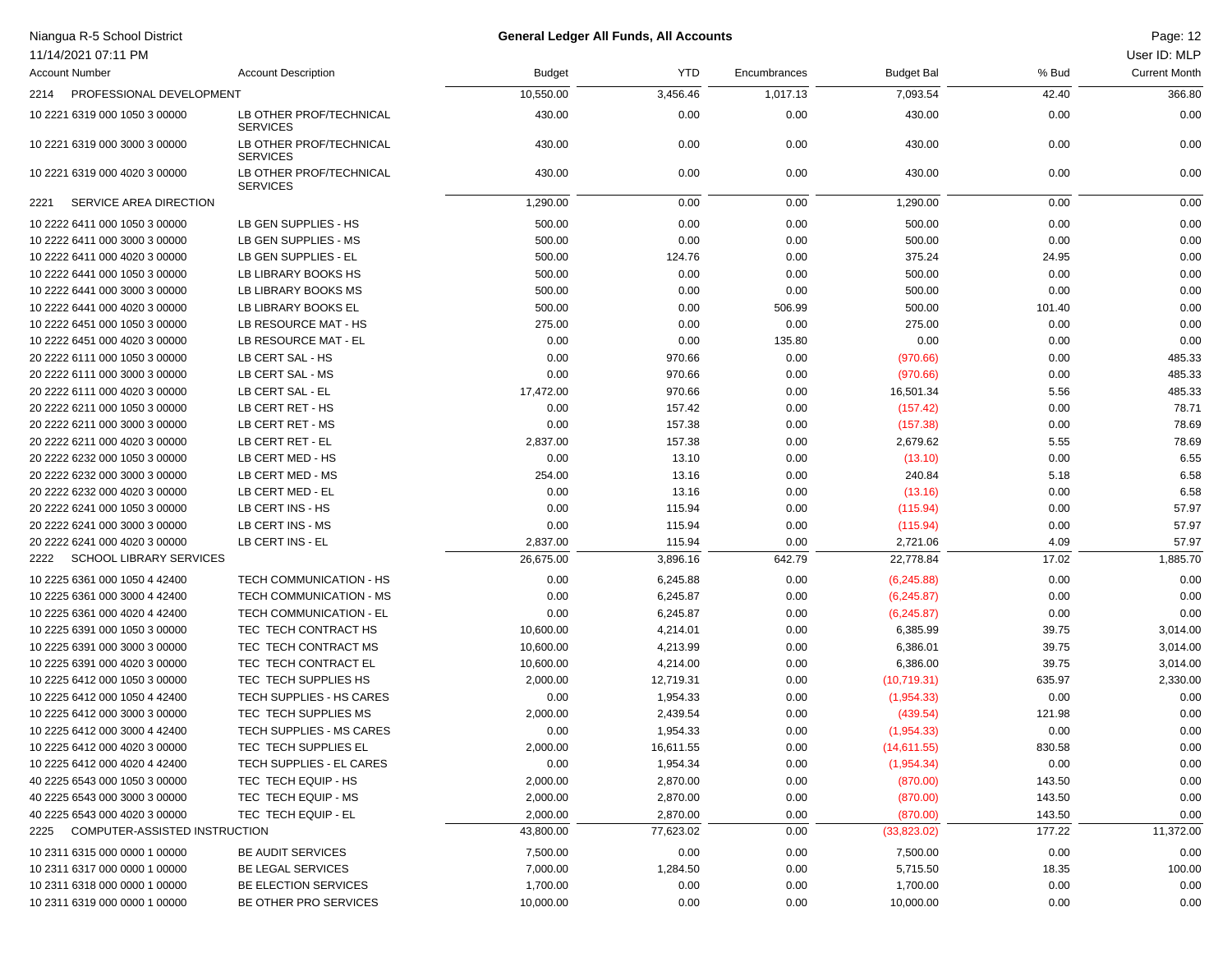| Niangua R-5 School District            |                                            |               | General Ledger All Funds, All Accounts |              |                   |         | Page: 13             |
|----------------------------------------|--------------------------------------------|---------------|----------------------------------------|--------------|-------------------|---------|----------------------|
| 11/14/2021 07:11 PM                    |                                            |               |                                        |              |                   |         | User ID: MLP         |
| <b>Account Number</b>                  | <b>Account Description</b>                 | <b>Budget</b> | <b>YTD</b>                             | Encumbrances | <b>Budget Bal</b> | % Bud   | <b>Current Month</b> |
| 10 2311 6343 000 0000 1 00000          | <b>BE TRAVEL</b>                           | 500.00        | 0.00                                   | 0.00         | 500.00            | 0.00    | 0.00                 |
| 10 2311 6352 000 0000 1 00000          | BE LIABILITY INSURANC                      | 2,800.00      | 0.00                                   | 0.00         | 2,800.00          | 0.00    | 0.00                 |
| 10 2311 6353 000 0000 1 00000          | <b>BE FIDELITY PREMIUM</b>                 | 100.00        | 0.00                                   | 0.00         | 100.00            | 0.00    | 0.00                 |
| 10 2311 6362 000 0000 1 00000          | <b>BE ADVERTISING</b>                      | 1,000.00      | 0.00                                   | 0.00         | 1,000.00          | 0.00    | 0.00                 |
| 10 2311 6371 000 0000 1 00000          | BE DUES/MEMBERSHIPS                        | 3,800.00      | 3,175.00                               | 0.00         | 625.00            | 83.55   | 0.00                 |
| 10 2311 6411 000 0000 1 00000          | BE GENERAL SUPPLIES                        | 1,000.00      | 0.00                                   | 0.00         | 1,000.00          | 0.00    | 0.00                 |
| <b>SERVICE AREA</b><br>2311            |                                            | 35,400.00     | 4,459.50                               | 0.00         | 30,940.50         | 12.60   | 100.00               |
| 10 2321 6151 000 0000 3 00000          | EA NON CERT SAL                            | 38,571.00     | 0.00                                   | 0.00         | 38,571.00         | 0.00    | 0.00                 |
| 10 2321 6221 000 0000 3 00000          | EA NON CERT RET                            | 2,970.00      | 0.00                                   | 0.00         | 2,970.00          | 0.00    | 0.00                 |
| 10 2321 6231 000 0000 3 00000          | EA NON CERT OASDI                          | 2,411.00      | 0.00                                   | 0.00         | 2,411.00          | 0.00    | 0.00                 |
| 10 2321 6232 000 0000 3 00000          | EA NON CERT MED                            | 560.00        | 0.00                                   | 0.00         | 560.00            | 0.00    | 0.00                 |
| 10 2321 6319 000 0000 3 00000          | EA OTHER PROF SERV                         | 750.00        | 284.00                                 | 0.00         | 466.00            | 37.87   | 282.50               |
| 10 2321 6343 000 0000 3 00000          | <b>EA TRAVEL</b>                           | 1,500.00      | 0.00                                   | 0.00         | 1,500.00          | 0.00    | 0.00                 |
| 10 2321 6361 000 0000 3 00000          | EA COMMUNICATION                           | 750.00        | (828.90)                               | 220.00       | 1,578.90          | (81.19) | 0.00                 |
| 10 2321 6371 000 0000 3 00000          | EA DUES/MEMBERSHIP                         | 1,500.00      | 1,430.00                               | 0.00         | 70.00             | 95.33   | 0.00                 |
| 10 2321 6391 000 0000 3 00000          | EA OTHER PURCHASE SER                      | 500.00        | 4.50                                   | 0.00         | 495.50            | 0.90    | 0.00                 |
| 10 2321 6411 000 0000 3 00000          | EA GENERAL SUPPLIES                        | 3,000.00      | 746.72                                 | 0.00         | 2,253.28          | 24.89   | 296.10               |
| 10 2321 6411 000 0000 3 00026          | EA GS - STAFF                              | 5,000.00      | 1,918.57                               | 217.09       | 3,081.43          | 42.71   | 429.37               |
| 20 2321 6111 000 0000 3 00000          | <b>EA CERT SAL</b>                         | 90,000.00     | 30,000.00                              | 0.00         | 60,000.00         | 33.33   | 7,500.00             |
| 20 2321 6141 000 1000 3 00000          | EA UNUSED LEAVE PAY/OR<br><b>SEVERANCE</b> | 3,045.00      | 0.00                                   | 0.00         | 3,045.00          | 0.00    | 0.00                 |
| 20 2321 6211 000 0000 3 00000          | <b>EA CERT RET</b>                         | 11,800.00     | 4,587.80                               | 0.00         | 7,212.20          | 38.88   | 1,146.95             |
| 20 2321 6232 000 0000 3 00000          | EA CERT MED                                | 1,102.00      | 404.69                                 | 0.00         | 697.31            | 36.72   | 104.77               |
| 20 2321 6241 000 0000 3 00000          | EA CERT INS                                | 4,249.00      | 1,704.80                               | 0.00         | 2,544.20          | 40.12   | 426.20               |
| OFFICE OF THE SUPERINTENDENT<br>2321   |                                            | 167,708.00    | 40,252.18                              | 437.09       | 127,455.82        | 24.26   | 10,185.89            |
| 10 2329 6231 000 4020 3 00000          | FD NON CERT OASDI                          | 248.00        | 0.00                                   | 0.00         | 248.00            | 0.00    | 0.00                 |
| 10 2329 6391 000 1050 3 00000          | OE - OTHER PURCHASED SERVICES              | 1,500.00      | 0.00                                   | 0.00         | 1,500.00          | 0.00    | 0.00                 |
| 20 2329 6112 000 0000 3 00000          | ATHLETIC DIRECTOR - CERT SAL               | 4,200.00      | 1,071.00                               | 0.00         | 3,129.00          | 25.50   | 357.00               |
| 20 2329 6112 000 0000 3 12210          | SPED DIRECTOR - CERT SAL                   | 7,700.00      | 0.00                                   | 0.00         | 7,700.00          | 0.00    | 0.00                 |
| 20 2329 6112 000 4020 4 45100          | FEDERAL PROGRAM - CERT SAL                 | 4,000.00      | 680.00                                 | 0.00         | 3,320.00          | 17.00   | 340.00               |
| 20 2329 6211 000 0000 3 00000          | ATHLETIC DIRECTOR - CERT RET               | 609.00        | 166.95                                 | 0.00         | 442.05            | 27.41   | 55.65                |
| 20 2329 6211 000 4020 3 12210          | SPED DIRECTOR - CERT RET                   | 1,117.00      | 0.00                                   | 0.00         | 1,117.00          | 0.00    | 0.00                 |
| 20 2329 6211 000 4020 4 45100          | FEDERAL PROGRAM - CERT RET                 | 580.00        | 98.60                                  | 0.00         | 481.40            | 17.00   | 49.30                |
| 20 2329 6232 000 0000 3 00000          | ATHLETIC DIRECTOR - CERT MED               | 61.00         | 15.06                                  | 0.00         | 45.94             | 24.69   | 5.02                 |
| 20 2329 6232 000 4020 3 12210          | SPED DIRECTOR - CERT MET                   | 112.00        | 0.00                                   | 0.00         | 112.00            | 0.00    | 0.00                 |
| 20 2329 6232 000 4020 4 45100          | FEDERAL PROGRAM - CERT MED                 | 58.00         | 9.86                                   | 0.00         | 48.14             | 17.00   | 4.93                 |
| 20 2329 6241 000 0000 3 00000          | OE - AD DIRECTOR INS                       | 0.00          | 80.19                                  | 0.00         | (80.19)           | 0.00    | 26.73                |
| OTHER EXECUTIVE ADMIN SERVICES<br>2329 |                                            | 20,185.00     | 2,121.66                               | 0.00         | 18,063.34         | 10.51   | 838.63               |
| 10 2331 6337 000 1050 3 00000          | TEC MAINT FEE                              | 3,400.00      | 1,314.89                               | 0.00         | 2,085.11          | 38.67   | 200.96               |
| 10 2331 6337 000 3000 3 00000          | TEC MAINT FEE                              | 3,400.00      | 1,074.65                               | 0.00         | 2,325.35          | 31.61   | 179.15               |
| 10 2331 6337 000 4020 3 00000          | TEC MAINT FEE                              | 3,400.00      | 1,074.66                               | 0.00         | 2,325.34          | 31.61   | 179.15               |
| 10 2331 6338 000 1050 3 00000          | TEC RENTAL EQ                              | 1,300.00      | 951.08                                 | 205.00       | 348.92            | 88.93   | 205.00               |
| 10 2331 6338 000 3000 3 00000          | TEC RENTAL EQ                              | 1,300.00      | 951.05                                 | 205.00       | 348.95            | 88.93   | 205.00               |
| 10 2331 6338 000 4020 3 00000          | TEC RENTAL EQ                              | 1,550.00      | 951.08                                 | 205.00       | 598.92            | 74.59   | 205.00               |
| 10 2331 6361 000 0000 3 00000          | TEC COMMUNICATION - PHONE                  | 6,915.00      | 4,882.10                               | 0.00         | 2,032.90          | 70.60   | 2,175.30             |
| 10 2331 6412 000 1000 3 00000          | TEC ADMIN GEN SUP                          | 14,000.00     | 14,841.76                              | 0.00         | (841.76)          | 106.01  | 0.00                 |
| 10 2331 6412 000 1050 3 00000          | TEC TECH SUPPLIES                          | 1,600.00      | 4,810.66                               | 0.00         | (3,210.66)        | 300.67  | 4,810.66             |
| 10 2331 6412 000 3000 3 00000          | TEC TECH SUPPLIES                          | 2,378.00      | 4,810.67                               | 0.00         | (2,432.67)        | 202.30  | 4,810.67             |
| 10 2331 6412 000 4020 3 00000          | TEC TECH SUPPLIES                          | 2,378.00      | 7,153.67                               | 0.00         | (4,775.67)        | 300.83  | 4,810.67             |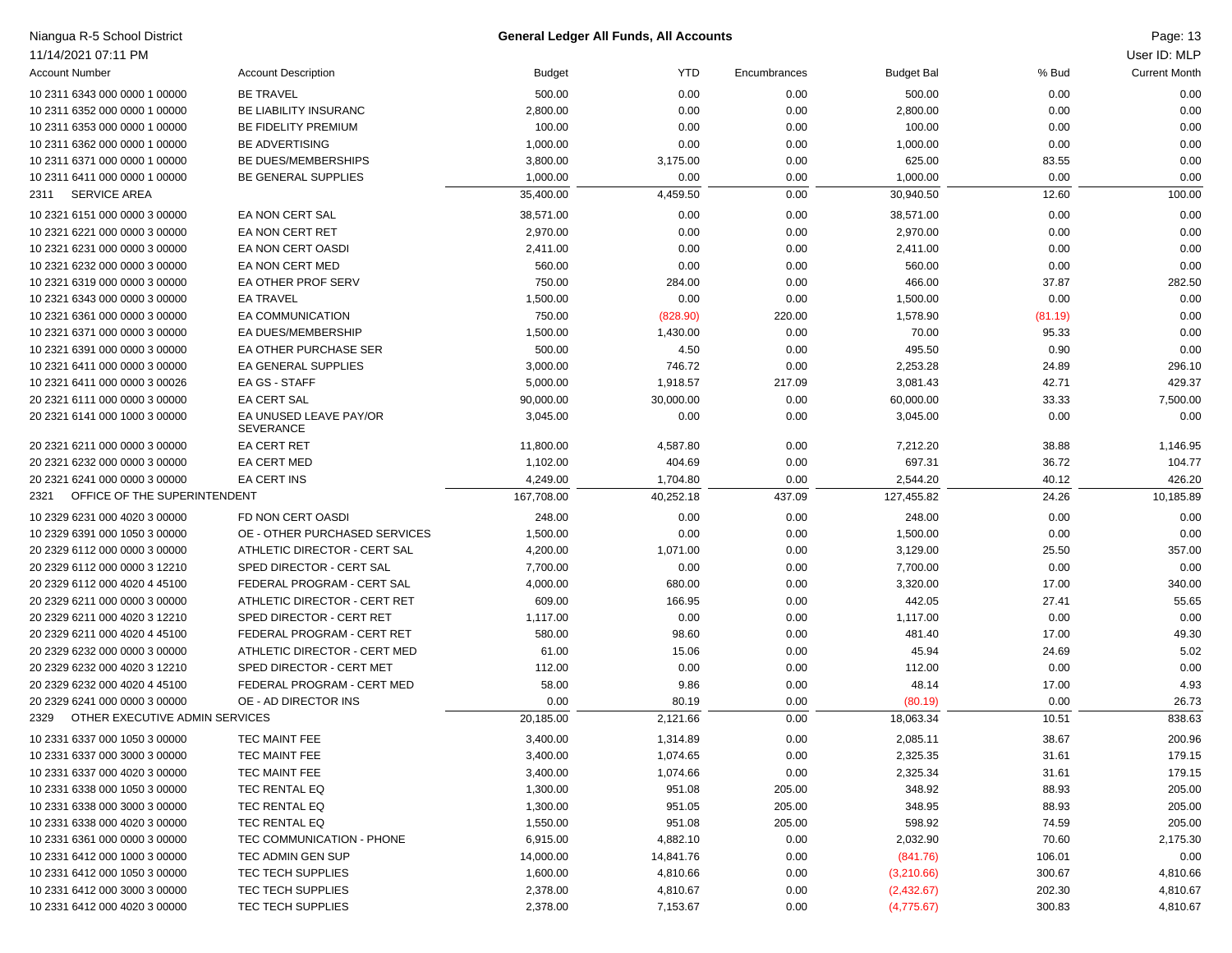## Niangua R-5 School District Page: 14 **General Ledger All Funds, All Accounts**

| 11/14/2021 07:11 PM                         |                            |               |            |              |                   |        | User ID: MLP         |
|---------------------------------------------|----------------------------|---------------|------------|--------------|-------------------|--------|----------------------|
| <b>Account Number</b>                       | <b>Account Description</b> | <b>Budget</b> | <b>YTD</b> | Encumbrances | <b>Budget Bal</b> | % Bud  | <b>Current Month</b> |
| <b>ADMIN TECH SERVICES</b><br>2331          |                            | 41,621.00     | 42,816.27  | 615.00       | (1, 195.27)       | 104.35 | 17,781.56            |
| 10 2411 6151 000 1050 3 00000               | BL NON CERT SAL - HS       | 29,182.00     | 12,540.99  | 0.00         | 16,641.01         | 42.98  | 2,845.29             |
| 10 2411 6153 000 1050 3 00000               | BL NON CERT SUB - HS       | 600.00        | 0.00       | 0.00         | 600.00            | 0.00   | 0.00                 |
| 10 2411 6221 000 1050 3 00000               | BL NON CERT RET - HS       | 1,990.00      | 860.32     | 0.00         | 1,129.68          | 43.23  | 195.19               |
| 10 2411 6231 000 1050 3 00000               | BL NON CERT OASDI          | 1,824.00      | 777.55     | 0.00         | 1,046.45          | 42.63  | 176.41               |
| 10 2411 6232 000 1050 3 00000               | BL NON CERT MED - HS       | 425.00        | 181.84     | 0.00         | 243.16            | 42.79  | 41.26                |
| 10 2411 6241 000 1050 3 00000               | BL NON CERT INS - HS       | 0.00          | 12.18      | 0.00         | (12.18)           | 0.00   | 0.00                 |
| 10 2411 6343 000 1050 3 00000               | BL TRAVEL HS               | 250.00        | 0.00       | 0.00         | 250.00            | 0.00   | 0.00                 |
| 10 2411 6343 000 4020 3 00000               | <b>BL TRAVEL EL</b>        | 250.00        | 0.00       | 0.00         | 250.00            | 0.00   | 0.00                 |
| 10 2411 6361 000 1050 3 00000               | <b>BL COMMUNICATION-HS</b> | 200.00        | 0.00       | 110.00       | 200.00            | 55.00  | 0.00                 |
| 10 2411 6371 000 1050 3 00000               | BL DUES/MEMBER HS          | 250.00        | 0.00       | 0.00         | 250.00            | 0.00   | 0.00                 |
| 10 2411 6371 000 4020 3 00000               | BL DUES/MEMBER EL          | 250.00        | 0.00       | 305.00       | 250.00            | 122.00 | 0.00                 |
| 10 2411 6411 000 1050 3 00000               | BL GEN SUPPLY HS           | 750.00        | 116.38     | 0.00         | 633.62            | 15.52  | 83.40                |
| 10 2411 6411 000 3000 3 00000               | BL GEN SUPPLY MS           | 550.00        | 83.40      | 0.00         | 466.60            | 15.16  | 83.40                |
| 10 2411 6411 000 4020 3 00000               | BL GEN SUPPLY EL           | 300.00        | 83.40      | 0.00         | 216.60            | 27.80  | 83.40                |
| 20 2411 6111 000 1050 3 00000               | BL CERT SAL - HS           | 31,350.00     | 6,875.01   | 0.00         | 24,474.99         | 21.93  | 2,291.67             |
| 20 2411 6111 000 3000 3 00000               | BL CERT SAL - MS           | 23,650.00     | 6,874.98   | 0.00         | 16,775.02         | 29.07  | 2,291.66             |
| 20 2411 6111 000 4020 3 00000               | BL CERT SAL - EL           | 64,000.00     | 15,999.99  | 0.00         | 48,000.01         | 25.00  | 5,333.33             |
| 20 2411 6211 000 1050 3 00000               | BL CERT RET - HS           | 4,938.00      | 1,071.51   | 0.00         | 3,866.49          | 21.70  | 357.17               |
| 20 2411 6211 000 3000 3 00000               | BL CERT RET - MS           | 3,736.00      | 3,361.51   | 0.00         | 374.49            | 89.98  | 357.17               |
| 20 2411 6211 000 4020 3 00000               | BL CERT RET - EL           | 9,993.00      | 2,498.34   | 0.00         | 7,494.66          | 25.00  | 832.78               |
| 20 2411 6232 000 1050 3 00000               | BL CERT MED - HS           | 455.00        | 96.72      | 0.00         | 358.28            | 21.26  | 32.24                |
| 20 2411 6232 000 3000 3 00000               | BL CERT MED - MS           | 343.00        | 125.72     | 0.00         | 217.28            | 36.65  | 32.24                |
| 20 2411 6232 000 4020 3 00000               | BL CERT MED - EL           | 928.00        | 221.13     | 0.00         | 706.87            | 23.83  | 73.71                |
| 20 2411 6241 000 1050 3 00000               | BL CERT INS - HS           | 0.00          | 530.97     | 0.00         | (530.97)          | 0.00   | 176.99               |
| 20 2411 6241 000 3000 3 00000               | BL CERT INS - MS           | 4,969.00      | 530.97     | 0.00         | 4,438.03          | 10.69  | 176.99               |
| 20 2411 6241 000 4020 3 00000               | <b>BL CERT INS - EL</b>    | 4,969.00      | 1,263.78   | 0.00         | 3,705.22          | 25.43  | 421.26               |
| OFFICE OF THE PRINCIPAL SERV<br>2411        |                            | 186,152.00    | 54,106.69  | 415.00       | 132,045.31        | 29.29  | 15,885.56            |
| 10 2522 6151 000 1000 3 00000               | <b>BS NON CERT SAL</b>     | 0.00          | 2,249.88   | 0.00         | (2,249.88)        | 0.00   | 562.47               |
| 10 2522 6221 000 1000 3 00000               | <b>BS NON CERT RET</b>     | 0.00          | 172.56     | 0.00         | (172.56)          | 0.00   | 43.14                |
| 10 2522 6231 000 1000 3 00000               | <b>BS NON CERT OASDI</b>   | 0.00          | 99.52      | 0.00         | (99.52)           | 0.00   | 24.88                |
| 10 2522 6232 000 1000 3 00000               | <b>BS NON CERT MED</b>     | 0.00          | 23.28      | 0.00         | (23.28)           | 0.00   | 5.82                 |
| 10 2522 6241 000 1000 3 00000               | <b>BS NON CERT INS</b>     | 0.00          | 268.72     | 0.00         | (268.72)          | 0.00   | 67.18                |
| <b>BUDGETING SERVICES</b><br>2522           |                            | 0.00          | 2,813.96   | 0.00         | (2,813.96)        | 0.00   | 703.49               |
| 10 2523 6151 000 1000 3 00000               | RD NON CERT SAL            | 0.00          | 2,121.40   | 0.00         | (2, 121.40)       | 0.00   | 530.35               |
| 10 2523 6221 000 1000 3 00000               | RD NON CERT RET            | 0.00          | 162.72     | 0.00         | (162.72)          | 0.00   | 40.68                |
| 10 2523 6231 000 1000 3 00000               | RD NON CERT OASDI          | 0.00          | 93.88      | 0.00         | (93.88)           | 0.00   | 23.47                |
| 10 2523 6232 000 1000 3 00000               | RD NON CERT MED            | 0.00          | 21.92      | 0.00         | (21.92)           | 0.00   | 5.48                 |
| 10 2523 6241 000 1000 3 00000               | RD NON CERT 6241           | 0.00          | 253.40     | 0.00         | (253.40)          | 0.00   | 63.35                |
| RECEIVING & DISBUSING FUND SERVICES<br>2523 |                            | 0.00          | 2,653.32   | 0.00         | (2,653.32)        | 0.00   | 663.33               |
| 10 2524 6151 000 1000 3 00000               | PR NON CERT SAL            | 0.00          | 2,121.40   | 0.00         | (2, 121.40)       | 0.00   | 530.35               |
| 10 2524 6221 000 1000 3 00000               | PR NON CERT RET            | 0.00          | 162.72     | 0.00         | (162.72)          | 0.00   | 40.68                |
| 10 2524 6231 000 1000 3 00000               | PR NON CERT OASDI          | 0.00          | 93.88      | 0.00         | (93.88)           | 0.00   | 23.47                |
| 10 2524 6232 000 1000 3 00000               | PR NON CERT MED            | 0.00          | 21.92      | 0.00         | (21.92)           | 0.00   | 5.48                 |
| 10 2524 6241 000 1000 3 00000               | PR NON CERT INS            | 0.00          | 253.40     | 0.00         | (253.40)          | 0.00   | 63.35                |
| 2524 PAYROLL SERVICES                       |                            | 0.00          | 2,653.32   | 0.00         | (2,653.32)        | 0.00   | 663.33               |
| 10 2525 6151 000 1000 3 00000               | FAS NON CERT SAL           | 0.00          | 3,141.40   | 0.00         | (3, 141.40)       | 0.00   | 785.35               |
| 10 2525 6221 000 1000 3 00000               | FAS NON CERT RET           | 0.00          | 241.00     | 0.00         | (241.00)          | 0.00   | 60.25                |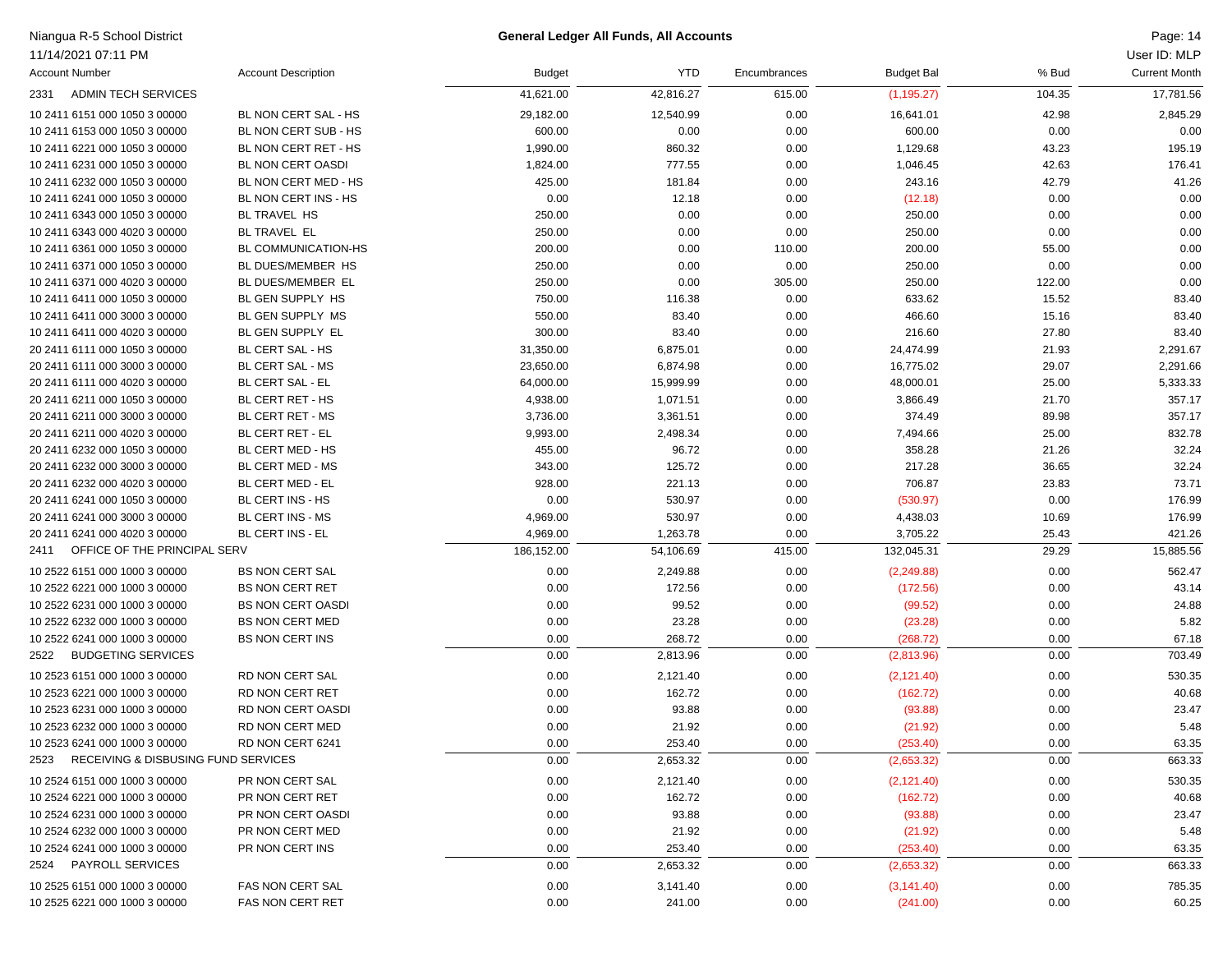| Niangua R-5 School District           |                                                      |               | <b>General Ledger All Funds, All Accounts</b> |              |                   |       | Page: 15             |
|---------------------------------------|------------------------------------------------------|---------------|-----------------------------------------------|--------------|-------------------|-------|----------------------|
| 11/14/2021 07:11 PM                   |                                                      |               |                                               |              |                   |       | User ID: MLP         |
| <b>Account Number</b>                 | <b>Account Description</b>                           | <b>Budget</b> | <b>YTD</b>                                    | Encumbrances | <b>Budget Bal</b> | % Bud | <b>Current Month</b> |
| 10 2525 6231 000 1000 3 00000         | <b>FAS NON CERT OASDI</b>                            | 0.00          | 140.04                                        | 0.00         | (140.04)          | 0.00  | 35.01                |
| 10 2525 6232 000 1000 3 00000         | <b>FAS NON CERT MED</b>                              | 0.00          | 32.88                                         | 0.00         | (32.88)           | 0.00  | 8.22                 |
| 10 2525 6241 000 1000 3 00000         | <b>FAS NON CERT INS</b>                              | 0.00          | 373.92                                        | 0.00         | (373.92)          | 0.00  | 93.48                |
| FINANCIAL ACCOUNTING SERVICES<br>2525 |                                                      | 0.00          | 3,929.24                                      | 0.00         | (3,929.24)        | 0.00  | 982.31               |
| 10 2526 6151 000 1000 3 00000         | IAS NON CERT SAL                                     | 0.00          | 2,121.40                                      | 0.00         | (2, 121.40)       | 0.00  | 530.35               |
| 10 2526 6221 000 1000 3 00000         | <b>IAS NON CERT RET</b>                              | 0.00          | 162.72                                        | 0.00         | (162.72)          | 0.00  | 40.68                |
| 10 2526 6231 000 1000 3 00000         | IAS NON CERT OASDI                                   | 0.00          | 93.88                                         | 0.00         | (93.88)           | 0.00  | 23.47                |
| 10 2526 6232 000 1000 3 00000         | IAS NON CERT MED                                     | 0.00          | 21.92                                         | 0.00         | (21.92)           | 0.00  | 5.48                 |
| 10 2526 6241 000 1000 3 00000         | IAS NON CERT INS                                     | 0.00          | 253.40                                        | 0.00         | (253.40)          | 0.00  | 63.35                |
| INTERNAL AUDITING SERVICES<br>2526    |                                                      | 0.00          | 2,653.32                                      | 0.00         | (2,653.32)        | 0.00  | 663.33               |
| 10 2527 6151 000 1000 3 00000         | PAS NON CERT SAL                                     | 0.00          | 2,121.40                                      | 0.00         | (2, 121.40)       | 0.00  | 530.35               |
| 10 2527 6221 000 1000 3 00000         | PAS NON CERT RET                                     | 0.00          | 162.72                                        | 0.00         | (162.72)          | 0.00  | 40.68                |
| 10 2527 6231 000 1000 3 00000         | PAS NON CERT OASDI                                   | 0.00          | 93.88                                         | 0.00         | (93.88)           | 0.00  | 23.47                |
| 10 2527 6232 000 1000 3 00000         | PAS NON CERT MED                                     | 0.00          | 21.92                                         | 0.00         | (21.92)           | 0.00  | 5.48                 |
| 10 2527 6241 000 1000 3 00000         | PAS NON CERT INS                                     | 0.00          | 253.40                                        | 0.00         | (253.40)          | 0.00  | 63.35                |
| PROPERTY ACCOUNTING SERVICES<br>2527  |                                                      | 0.00          | 2,653.32                                      | 0.00         | (2,653.32)        | 0.00  | 663.33               |
| 10 2529 6319 000 0000 3 00000         | OF MEDICAID FEES                                     | 0.00          | 2.67                                          | 0.00         |                   | 0.00  | 2.67                 |
| OTHER FISCAL SERVICES<br>2529         |                                                      | 0.00          | 2.67                                          | 0.00         | (2.67)<br>(2.67)  | 0.00  | 2.67                 |
|                                       |                                                      |               |                                               |              |                   |       |                      |
| 10 2541 6131 000 0000 1 00000         | <b>CERT SUPPLEMENTAL PAY</b>                         | 0.00          | 4,387.00                                      | 0.00         | (4,387.00)        | 0.00  | 0.00                 |
| 10 2541 6151 000 0000 1 00000         | OM NON CERT SAL                                      | 103,875.00    | 29,142.02                                     | 0.00         | 74,732.98         | 28.05 | 8,598.69             |
| 10 2541 6153 000 0000 1 00000         | OM - NON CERT SUB SAL                                | 4,000.00      | 128.70                                        | 0.00         | 3,871.30          | 3.22  | 128.70               |
| 10 2541 6161 000 0000 1 00000         | OM - NON CERT PART-TIME SAL                          | 0.00          | 9,762.74                                      | 0.00         | (9,762.74)        | 0.00  | 2,868.90             |
| 10 2541 6211 000 0000 1 00000         | OM CERT RET                                          | 0.00          | 633.65                                        | 0.00         | (633.65)          | 0.00  | 0.00                 |
| 10 2541 6221 000 0000 1 00000         | OM NON CERT RET                                      | 7,095.00      | 2,587.58                                      | 0.00         | 4,507.42          | 36.47 | 842.93               |
| 10 2541 6231 000 0000 1 00000         | OM NON CERT OASDI                                    | 6,412.00      | 2,299.92                                      | 0.00         | 4,112.08          | 35.87 | 688.67               |
| 10 2541 6232 000 0000 1 00000         | OM NON CERT MED                                      | 1,500.00      | 601.28                                        | 0.00         | 898.72            | 40.09 | 161.07               |
| 10 2541 6241 000 0000 1 00000         | OM NON CERT INS                                      | 12,800.00     | 3,338.36                                      | 0.00         | 9,461.64          | 26.08 | 833.46               |
| 10 2541 6271 000 0000 1 00000         | OM UNEMPLOYMENT COMP                                 | 1,000.00      | 0.00                                          | 0.00         | 1,000.00          | 0.00  | 0.00                 |
| 10 2541 6332 000 0000 1 00000         | OM REPAIRS & MAINT                                   | 30,000.00     | 10,640.70                                     | 927.99       | 19,359.30         | 38.56 | 1,365.84             |
| 10 2541 6334 000 0000 1 00000         | OM LEASING/RENTAL EQ                                 | 4,000.00      | 937.84                                        | 0.00         | 3,062.16          | 23.45 | 234.46               |
| 10 2541 6335 000 0000 1 00000         | OM WATER/SEWER                                       | 6,250.00      | 2,217.22                                      | 366.86       | 4,032.78          | 41.35 | 756.10               |
| 10 2541 6336 000 0000 1 00000         | OM TRASH REMOVAL                                     | 3,000.00      | 1,696.98                                      | 0.00         | 1,303.02          | 56.57 | 697.80               |
| 10 2541 6343 000 0000 1 00000         | OM TRAVEL                                            | 800.00        | 176.40                                        | 0.00         | 623.60            | 22.05 | 0.00                 |
| 10 2541 6351 000 0000 1 00000         | OM PROPERTY INS                                      | 20,000.00     | 0.00                                          | 0.00         | 20,000.00         | 0.00  | 0.00                 |
| 10 2541 6352 000 0000 1 00000         | OM GENERAL LIABILITY                                 | 17,500.00     | 0.00                                          | 0.00         | 17,500.00         | 0.00  | 0.00                 |
| 10 2541 6361 000 0000 1 00000         | OM COMMUNICATIONS                                    | 1,200.00      | 0.00                                          | 0.00         | 1,200.00          | 0.00  | 0.00                 |
| 10 2541 6371 000 0000 3 00000         | OM DUES/MEMBERSHIP                                   | 250.00        | 0.00                                          | 0.00         | 250.00            | 0.00  | 0.00                 |
| 10 2541 6391 000 0000 1 00000         | OM OTHER PROF SER                                    | 22,000.00     | 21,906.22                                     | 0.00         | 93.78             | 99.57 | 326.25               |
| 10 2541 6411 000 0000 1 00000         | OM GENERAL SUPPLIES<br>OM - GENERAL SUPPLIES - CARES | 20,000.00     | 2,545.47                                      | 72.69        | 17,454.53         | 13.09 | 533.89               |
| 10 2541 6411 000 0000 4 42400         | OM ELECTRIC                                          | 0.00          | 3,517.89                                      | 0.00         | (3,517.89)        | 0.00  | 0.00                 |
| 10 2541 6481 000 0000 1 00000         |                                                      | 34,000.00     | 12,767.52                                     | 0.00         | 21,232.48         | 37.55 | 3,659.88             |
| 10 2541 6483 000 0000 1 00000         | OM LP GAS                                            | 35,000.00     | 0.00                                          | 0.00         | 35,000.00         | 0.00  | 0.00                 |
| SERVICE AREA DIRECTION<br>2541        |                                                      | 330,682.00    | 109,287.49                                    | 1,367.54     | 221,394.51        | 33.46 | 21,696.64            |
| 10 2552 6151 000 0000 1 00000         | PT NON CERT SAL                                      | 38,083.00     | 14,983.36                                     | 0.00         | 23,099.64         | 39.34 | 3,745.84             |
| 10 2552 6153 000 0000 1 00000         | PT NON CERT SUB SAL                                  | 2,000.00      | 855.00                                        | 0.00         | 1,145.00          | 42.75 | 472.50               |
| 10 2552 6161 000 0000 1 00000         | PT - NON CERT PART-TIME SAL                          | 6,500.00      | 800.00                                        | 0.00         | 5,700.00          | 12.31 | 655.00               |
| 10 2552 6221 000 0000 1 00000         | PT NON CERT RET                                      | 2,370.00      | 825.83                                        | 0.00         | 1,544.17          | 34.85 | 233.34               |
| 10 2552 6231 000 0000 1 00000         | PT NON CERT OASDI                                    | 2,142.00      | 1,031.57                                      | 0.00         | 1,110.43          | 48.16 | 302.15               |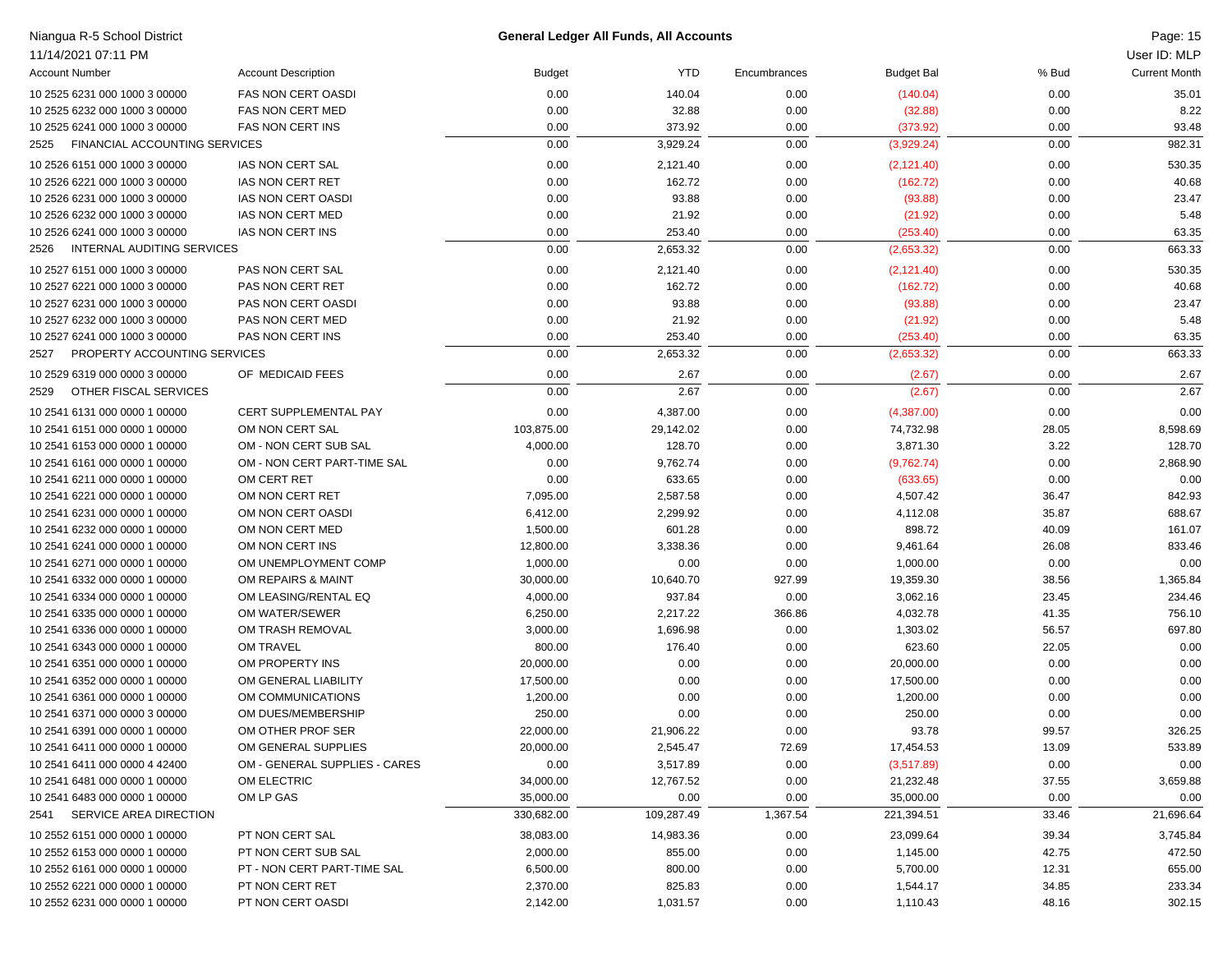| Niangua R-5 School District            |                              |               | <b>General Ledger All Funds, All Accounts</b> |              |                   |       | Page: 16             |
|----------------------------------------|------------------------------|---------------|-----------------------------------------------|--------------|-------------------|-------|----------------------|
| 11/14/2021 07:11 PM                    |                              |               |                                               |              |                   |       | User ID: MLP         |
| <b>Account Number</b>                  | <b>Account Description</b>   | <b>Budget</b> | YTD                                           | Encumbrances | <b>Budget Bal</b> | % Bud | <b>Current Month</b> |
| 10 2552 6232 000 0000 1 00000          | PT NON CERT MED              | 600.00        | 241.24                                        | 0.00         | 358.76            | 40.21 | 70.67                |
| 10 2552 6241 000 0000 1 00000          | PT NON CERT INS              | 4,249.00      | 32.04                                         | 0.00         | 4,216.96          | 0.75  | 8.04                 |
| 10 2552 6261 000 0000 1 00000          | PT WORKMENS COMP             | 2,500.00      | 0.00                                          | 0.00         | 2,500.00          | 0.00  | 0.00                 |
| 10 2552 6319 000 0000 1 00000          | PT OTHER PROF SER            | 750.00        | 184.00                                        | 451.46       | 566.00            | 84.73 | 184.00               |
| 10 2552 6332 000 0000 1 00000          | PT REPAIRS & MAINT           | 25,000.00     | 7,272.19                                      | 0.00         | 17,727.81         | 29.09 | 1,585.01             |
| 10 2552 6343 000 0000 1 00000          | <b>PT TRAVEL</b>             | 1,500.00      | 0.00                                          | 0.00         | 1,500.00          | 0.00  | 0.00                 |
| 10 2552 6349 000 0000 1 00000          | PT OTHER TRANS SER           | 250.00        | 0.00                                          | 0.00         | 250.00            | 0.00  | 0.00                 |
| 10 2552 6411 000 0000 1 00000          | PT GENERAL SUPPLIES          | 500.00        | 0.00                                          | 0.00         | 500.00            | 0.00  | 0.00                 |
| 10 2552 6486 000 0000 1 00000          | PT BUS FUEL                  | 18,000.00     | 3,669.48                                      | 0.00         | 14,330.52         | 20.39 | 1,715.80             |
| 20 2552 6211 000 0000 1 00000          | PT CERT RET                  | 0.00          | 10.88                                         | 0.00         | (10.88)           | 0.00  | 10.88                |
| 20 2552 6232 000 0000 1 00000          | PT CERT MED                  | 0.00          | 76.08                                         | 0.00         | (76.08)           | 0.00  | 76.08                |
| 40 2552 6552 000 0000 1 00000          | PT PUPIL TRANS - BUS         | 26,000.00     | 0.00                                          | 0.00         | 26,000.00         | 0.00  | 0.00                 |
| DISTRICT PUPIL TRANSPORTATION-<br>2552 |                              | 130,444.00    | 29,981.67                                     | 451.46       | 100,462.33        | 23.33 | 9,059.31             |
| <b>HANDICAP</b>                        |                              |               |                                               |              |                   |       |                      |
| 10 2561 6151 000 0000 4 00000          | FS NON CERT SAL              | 50,801.00     | 18,373.04                                     | 0.00         | 32,427.96         | 36.17 | 4,953.26             |
| 10 2561 6153 000 0000 4 00000          | FS NON CERT SUB SAL          | 1,000.00      | 99.96                                         | 0.00         | 900.04            | 10.00 | 60.96                |
| 10 2561 6221 000 0000 4 00000          | <b>FS NON CERT RET</b>       | 3,485.00      | 1,260.38                                      | 0.00         | 2,224.62          | 36.17 | 339.79               |
| 10 2561 6231 000 0000 4 00000          | FS NON CERT OASDI            | 3,150.00      | 1,145.36                                      | 0.00         | 2,004.64          | 36.36 | 310.89               |
| 10 2561 6232 000 0000 4 00000          | <b>FS NON CERT MED</b>       | 736.00        | 267.85                                        | 0.00         | 468.15            | 36.39 | 72.70                |
| 10 2561 6241 000 0000 4 00000          | <b>FS EMPLOYEE INSURANCE</b> | 0.00          | 48.72                                         | 0.00         | (48.72)           | 0.00  | 12.18                |
| 10 2561 6334 000 0000 4 00000          | <b>FS LEASE/RENTAL</b>       | 3,000.00      | 950.00                                        | 0.00         | 2,050.00          | 31.67 | 275.00               |
| 10 2561 6343 000 0000 4 00000          | <b>FS TRAVEL</b>             | 200.00        | 0.00                                          | 0.00         | 200.00            | 0.00  | 0.00                 |
| 10 2561 6362 000 0000 1 00000          | <b>FS ADVERTISING</b>        | 300.00        | 0.00                                          | 0.00         | 300.00            | 0.00  | 0.00                 |
| 10 2561 6411 000 0000 4 00000          | <b>FS GENERAL SUPPLIES</b>   | 65,000.00     | 16,433.97                                     | 4,592.10     | 48,566.03         | 32.35 | 8,288.50             |
| 20 2561 6131 000 4020 4 00000          | <b>FS CERT STIPEND PAY</b>   | 0.00          | 2,150.00                                      | 0.00         | (2, 150.00)       | 0.00  | 0.00                 |
| 20 2561 6232 000 4020 4 00000          | <b>FS CERT MED</b>           | 0.00          | 31.18                                         | 0.00         | (31.18)           | 0.00  | 0.00                 |
| SERVICE AREA DIRECTION<br>2561         |                              | 127,672.00    | 40,760.46                                     | 4,592.10     | 86,911.54         | 35.52 | 14,313.28            |
| 10 3511 6343 000 4020 3 32400          | PAT TRAVEL                   | 200.00        | 7.02                                          | 0.00         | 192.98            | 3.51  | 0.00                 |
| 10 3511 6391 000 4020 3 32400          | PAT PURCHASED SER            | 300.00        | 0.00                                          | 0.00         | 300.00            | 0.00  | 0.00                 |
| 10 3511 6411 000 4020 3 32400          | PAT GENERAL SUPPLIES         | 1,200.00      | 216.66                                        | 0.00         | 983.34            | 18.06 | 216.66               |
| 20 3511 6131 000 4020 3 32400          | PAT CERT SAL                 | 6,500.00      | 650.00                                        | 0.00         | 5,850.00          | 10.00 | 0.00                 |
| 20 3511 6211 000 4020 3 32400          | PAT CERT RET                 | 1,100.00      | 94.25                                         | 0.00         | 1,005.75          | 8.57  | 0.00                 |
| 20 3511 6232 000 4020 3 32400          | PAT CERT MED                 | 300.00        | 9.43                                          | 0.00         | 290.57            | 3.14  | 0.00                 |
| EARLY CHILDHOOD PROGRAM<br>3511        |                              | 9,600.00      | 977.36                                        | 0.00         | 8,622.64          | 10.18 | 216.66               |
|                                        |                              |               |                                               |              |                   |       |                      |
| 10 3512 6152 000 4020 3 00000          | PS NON CERT PARA SAL         | 18,291.00     | 2,641.18                                      | 0.00         | 15,649.82         | 14.44 | 1,962.58             |
| 10 3512 6221 000 4020 3 00000          | PS NON CERT RET              | 1,015.00      | 134.63                                        | 0.00         | 880.37            | 13.26 | 134.63               |
| 10 3512 6231 000 4020 3 00000          | PS NON CERT OASDI            | 1,112.00      | 163.75                                        | 0.00         | 948.25            | 14.73 | 121.68               |
| 10 3512 6232 000 4020 3 00000          | PS NON CERT MED              | 258.00        | 38.30                                         | 0.00         | 219.70            | 14.84 | 28.46                |
| 10 3512 6241 000 4020 3 00000          | PS NON CERT INS              | 4,249.00      | 0.00                                          | 0.00         | 4,249.00          | 0.00  | 0.00                 |
| 10 3512 6411 000 4020 3 00000          | PS GENERAL SUPPLIES          | 2,000.00      | 691.91                                        | 0.00         | 1,308.09          | 34.60 | 142.85               |
| 20 3512 6111 000 4020 3 00000          | PS CERT SAL                  | 39,780.00     | 6,600.00                                      | 0.00         | 33,180.00         | 16.59 | 3,300.00             |
| 20 3512 6121 000 4020 3 00000          | PS CERT SUB PAY              | 850.00        | 0.00                                          | 0.00         | 850.00            | 0.00  | 0.00                 |
| 20 3512 6211 000 4020 3 00000          | PS CERT RET                  | 5,776.00      | 957.00                                        | 0.00         | 4,819.00          | 16.57 | 478.50               |
| 20 3512 6232 000 4020 3 00000          | PS CERT MED                  | 577.00        | 94.72                                         | 0.00         | 482.28            | 16.42 | 47.36                |
| 20 3512 6241 000 4020 3 00000          | PS CERT INS                  | 49.00         | 8.12                                          | 0.00         | 40.88             | 16.57 | 4.06                 |
| EARLY CHILDHOOD INSTRUCTION<br>3512    |                              | 73,957.00     | 11,329.61                                     | 0.00         | 62,627.39         | 15.32 | 6,220.12             |
| 10 3912 6411 000 4020 4 45100          | PARENT INVOLVE T-1           | 4,000.00      | 542.47                                        | 0.00         | 3,457.53          | 13.56 | 184.00               |
| PARENTAL INVOLVEMENT<br>3912           |                              | 4,000.00      | 542.47                                        | 0.00         | 3,457.53          | 13.56 | 184.00               |
|                                        |                              | 3,083,230.00  | 855,043.05                                    | 39,715.55    | 2,228,186.95      | 29.02 | 321,724.88           |